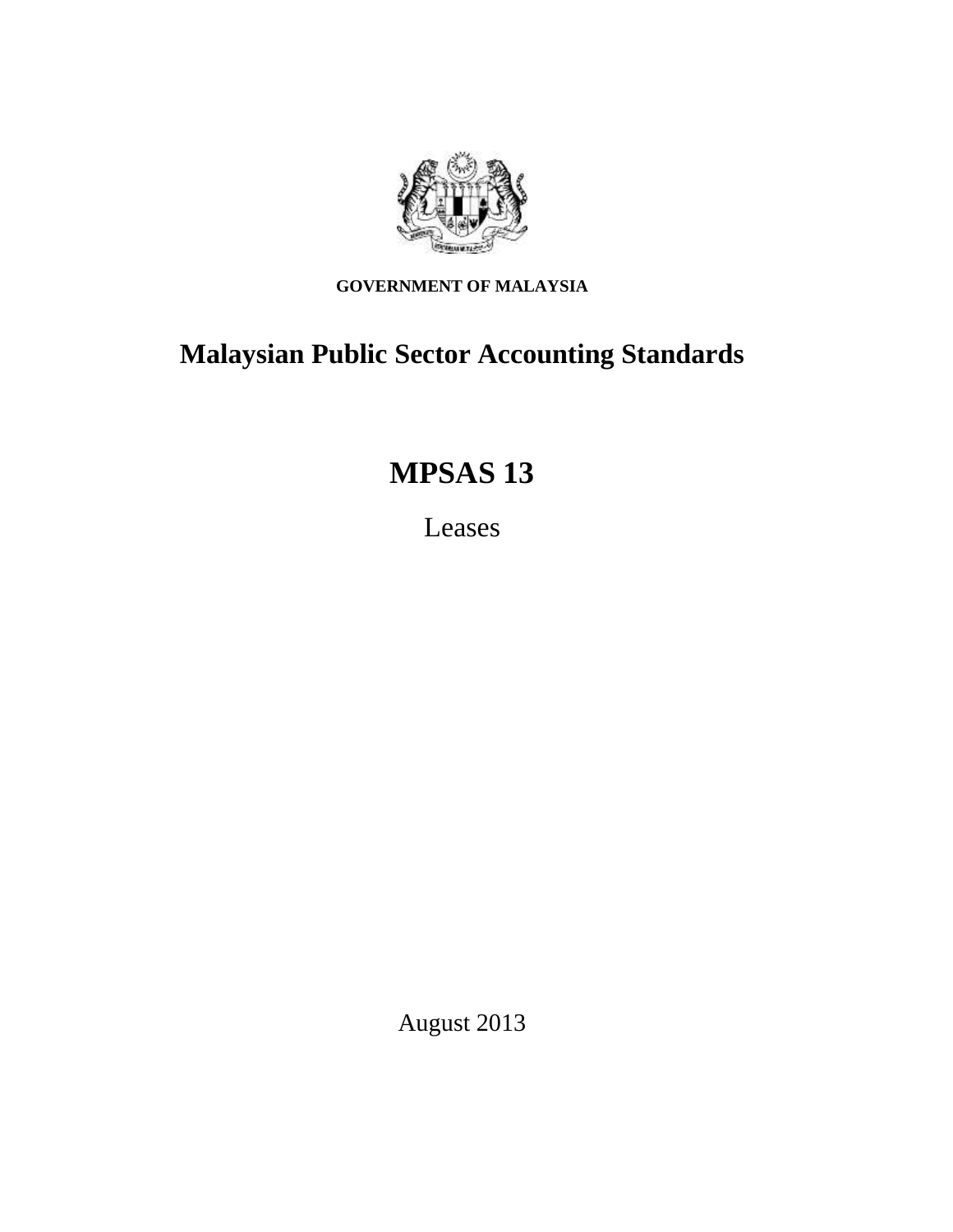## **MPSAS 13 – LEASES**

#### **Acknowledgment**

The Malaysian Public Sector Accounting Standard (MPSAS) 13 is based on International Public Sector Accounting Standard (IPSAS) 13, *Leases* from the *Handbook of International Public Sector Accounting Pronouncements* of the International Public Sector Accounting Standards Board, published by the International Federation of Accountants (IFAC) in June 2013 and is used with permission of IFAC.

*Handbook of International Public Sector Accounting Pronouncements* © 2013 by the International Federation of Accountants (IFAC). All rights reserved.

Issued by: Accountant General's Department No. 1, Persiaran Perdana Kompleks Kementerian Kewangan Presint 2, Pusat Pentadbiran Kerajaan Persekutuan 62594 Putrajaya

Tel : 03-88821000 Faks : 03-88891765 Web: http://www.anm.gov.my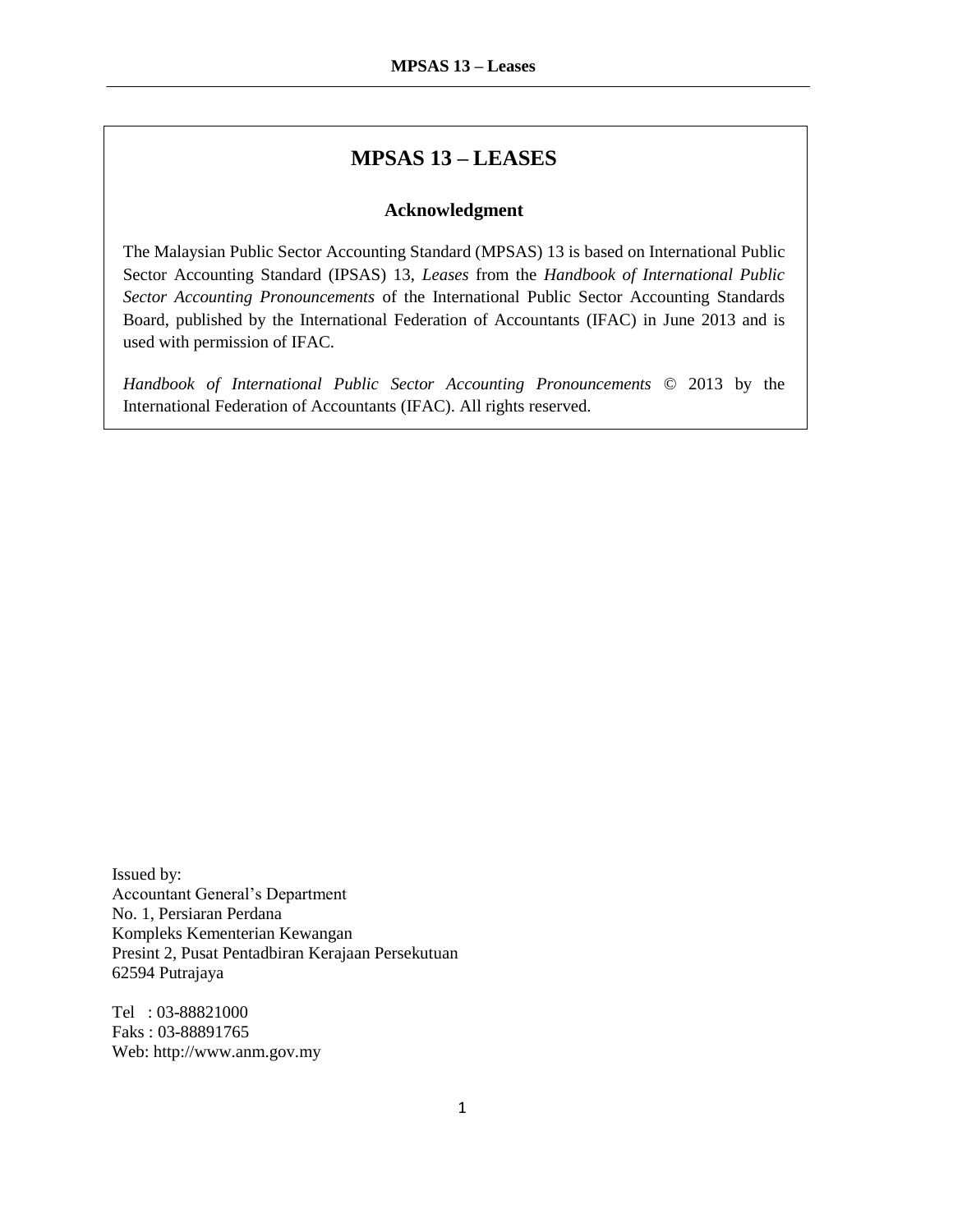# **MPSAS 13 – LEASES**

# **CONTENTS**

|                                                              | Paragraph |
|--------------------------------------------------------------|-----------|
|                                                              |           |
|                                                              | $2 - 7$   |
|                                                              | $8 - 11$  |
| Changes in Lease Payments between the Inception of the Lease |           |
|                                                              | 9         |
|                                                              | 10        |
|                                                              | 11        |
|                                                              | $12 - 24$ |
|                                                              | $25 - 27$ |
|                                                              | 28-44     |
|                                                              | 28-41     |
|                                                              | 42-44     |
|                                                              | 45-69     |
|                                                              | $45 - 61$ |
|                                                              | 50-61     |
|                                                              | 62-69     |
|                                                              | 70-78     |
|                                                              | 79-84     |
|                                                              | 85-86     |
|                                                              | 87        |
| <b>Implementation Guidance</b>                               |           |
| Comparison with IPSAS 17                                     |           |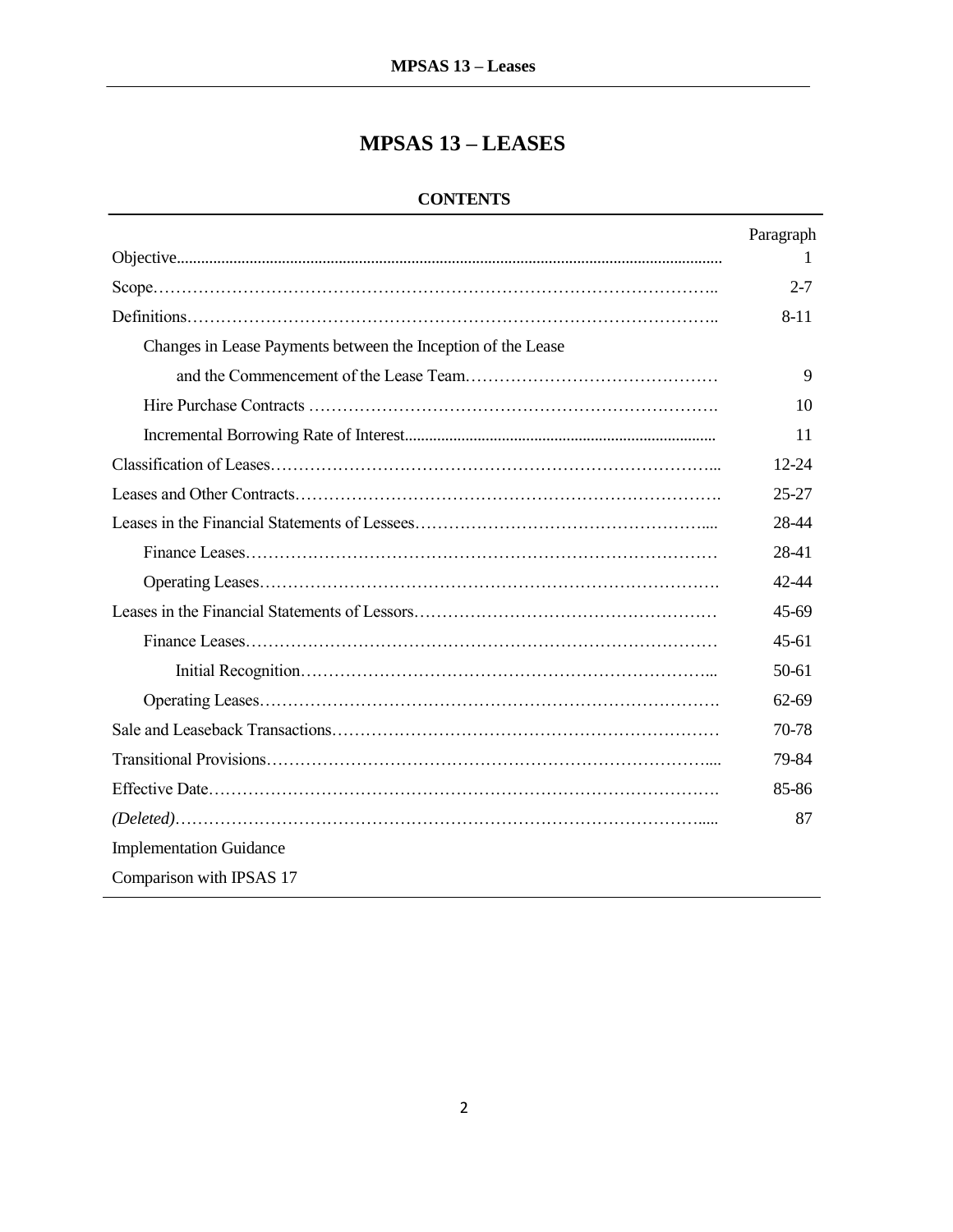Malaysian Public Sector Accounting Standard (MPSAS) 13, *Leases*, is set out in paragraphs 1- 87. All the paragraphs have equal authority. MPSAS 13 should be read in the context of its objective and the *Preface to International Public Sector Accounting Standards*. MPSAS 3, *Accounting Policies, Changes in Accounting Estimates and Errors*, provides a basis for selecting and applying accounting policies in the absence of explicit guidance.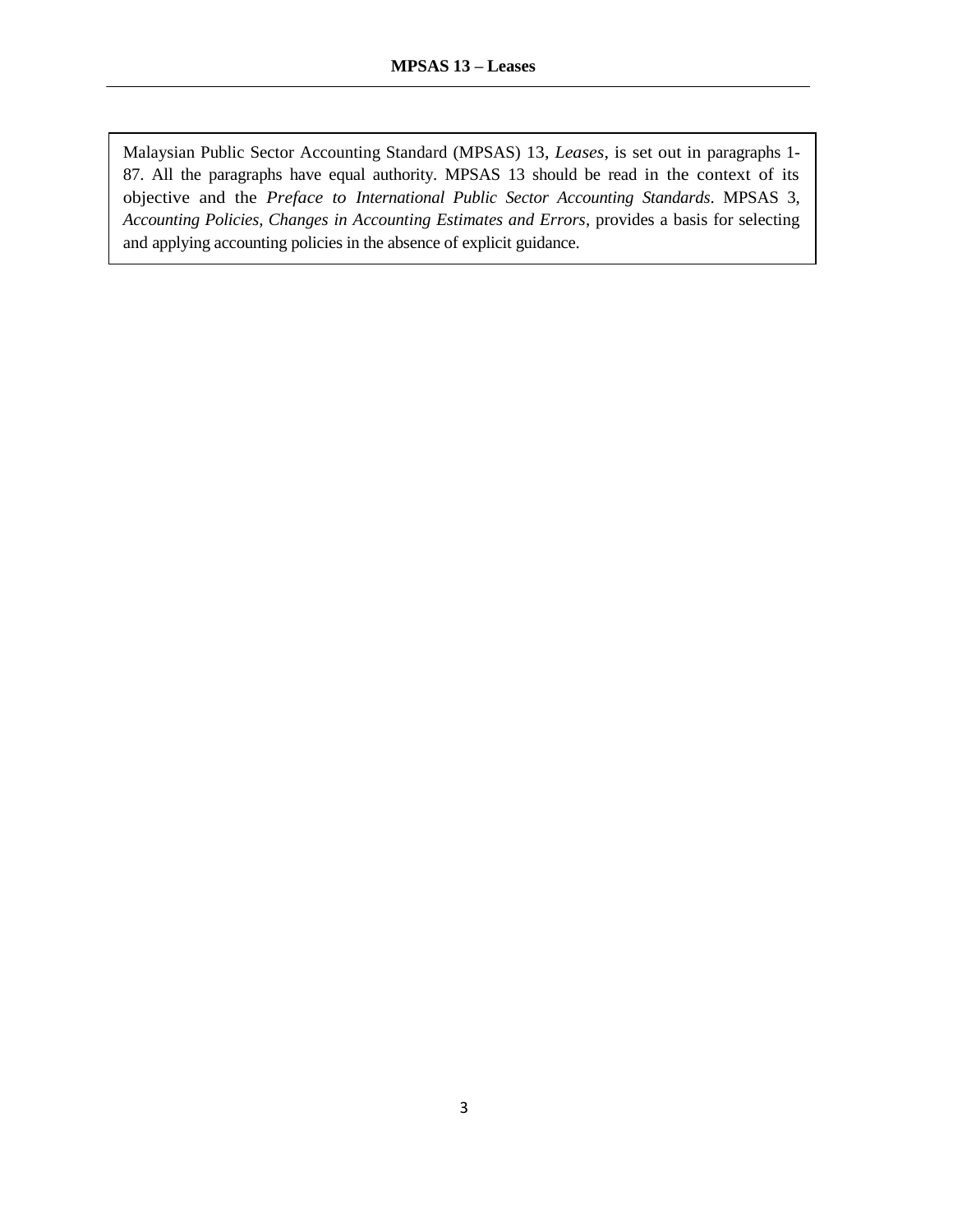# **Objective**

1. The objective of this Standard is to prescribe, for lessees and lessors, the appropriate accounting policies and disclosures to apply in relation to finance and operating leases.

## **Scope**

- 2. **An entity that prepares and presents financial statements under the accrual basis of accounting shall apply this Standard in accounting for all leases other than:** 
	- (a) **Leases to explore for or use minerals, oil, natural gas, and similar nonregenerative resources; and**
	- (b) **Licensing agreements for such items as motion picture films, video recordings, plays, manuscripts, patents, and copyrights.**

**However, this Standard shall not be applied as the basis of measurement for:** 

- (a) **Property held by lessees that is accounted for as investment property (see MPSAS 16,** *Investment Property***);**
- (b) **Investment property provided by lessors under operating leases (see MPSAS 16);**
- (c) **Biological assets held by lessees under finance leases (see MPSAS 27,** *Agriculture***); or**
- (d) **Biological assets provided by lessors under operating leases (see MPSAS 27).**
- 3. **This Standard applies to all public sector entities other than Government Business Enterprises (GBES).**
- 4. The Preface to *Malaysian Public Sector Accounting Standards* issued by the Accountant General's Department explains that GBEs apply approved accounting standards issued by the Malaysian Accounting Standards Board (MASB). GBEs are defined in MPSAS 1, *Presentation of Financial Statements*.
- 5. This Standard applies to agreements that transfer the right to use assets, even though substantial services by the lessor may be called for in connection with the operation or maintenance of such assets. This Standard does not apply to agreements that are contracts for services that do not transfer the right to use assets from one contracting party to the other. Public sector entities may enter into complex arrangements for the delivery of services, which may or may not include leases of assets. These arrangements are discussed in paragraphs 25-27.
- 6. This Standard does not apply to:
	- (a) lease agreements to explore for or use natural resources such as oil, gas, timber, metals, and other mineral rights, and
	- (b) licensing agreements for such items as motion picture films, video recordings, plays, manuscripts, patents, and copyrights.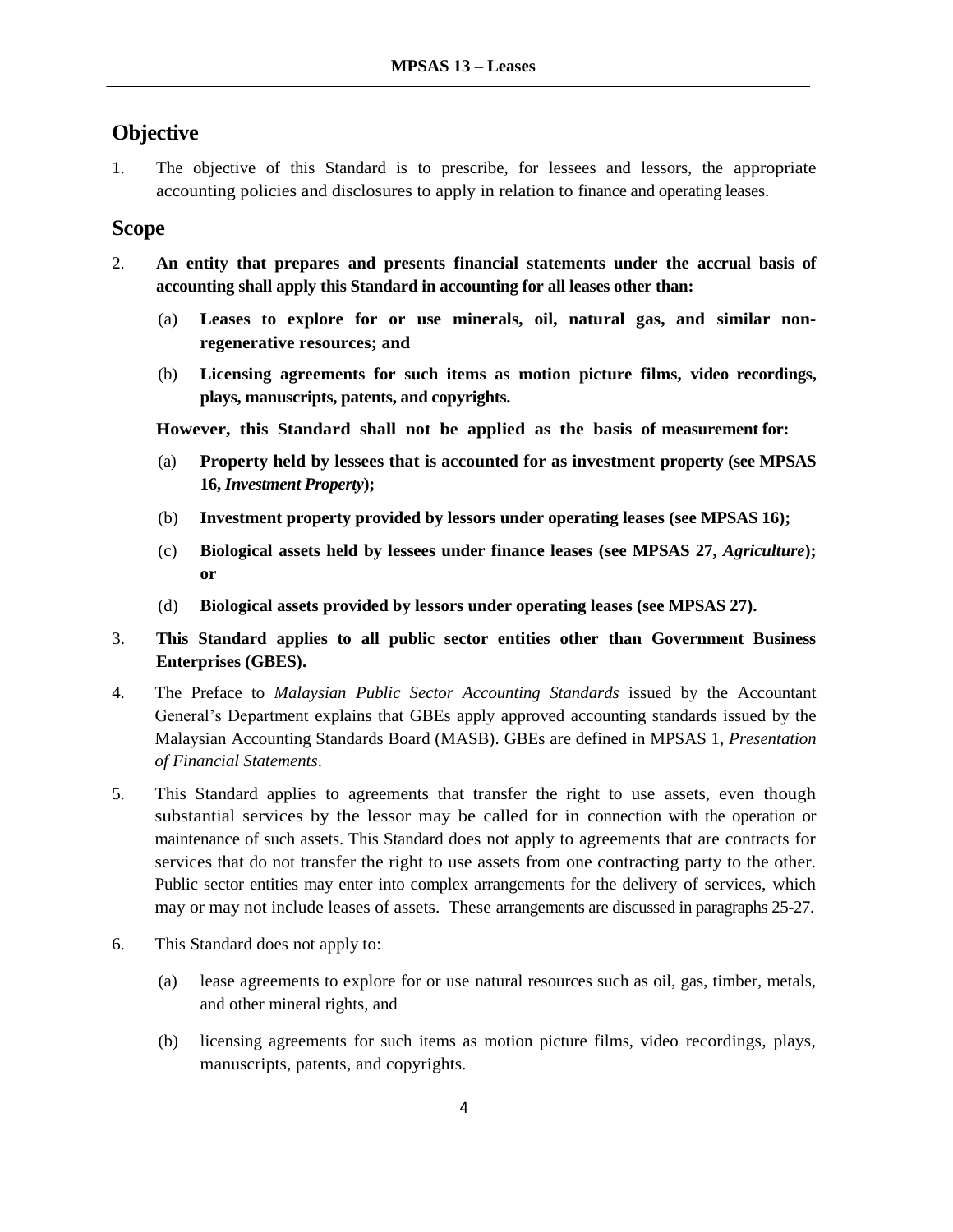This is because these types of agreements have the potential to raise complex accounting issues that need to be addressed separately.

7. This Standard does not apply to investment property. Investment properties are measured by lessors and lessees in accordance with the provisions of MPSAS 16.

# **Definitions**

8. **The following terms are used in this Standard with the meanings specified:**

**The commencement of the lease term is the date from which the lessee is entitled to exercise its right to use the leased asset. It is the date of initial recognition of the lease (i.e., the recognition of the assets, liabilities, revenue, or expenses resulting from the lease, as appropriate).** 

**Contingent rent is that portion of the lease payments that is not fixed in amount, but is based on the future amount of a factor that changes other than the passage of time (e.g., percentage of future sales, amount of future use, future price indices, future market rates of interest).** 

#### **Economic life is either:**

- (a) **The period over which an asset is expected to yield economic benefits or service potential to one or more users; or**
- (b) **The number of production or similar units expected to be obtained from the asset by one or more users.**

**A finance lease is a lease that transfers substantially all the risks and rewards incidental to ownership of an asset. Title may or may not eventually be transferred.** 

**Gross investment in the lease is the aggregate of:** 

- (a) **The minimum lease payments receivable by the lessor under a finance lease; and**
- (b) **Any unguaranteed residual value accruing to the lessor.**

#### **Guaranteed residual value is:**

- (a) **For a lessee, that part of the residual value that is guaranteed by the lessee or by a party related to the lessee (the amount of the guarantee being the maximum amount that could, in any event, become payable); and**
- (b) **For a lessor, that part of the residual value that is guaranteed by the lessee or by a third party unrelated to the lessor, that is financially capable of discharging the obligations under the guarantee.**

**The inception of the lease is the earlier of the date of the lease agreement and the date of commitment by the parties to the principal provisions of the lease. As at this date:** 

- (a) **A lease is classified as either an operating or a finance lease; and**
- (b) **In the case of a finance lease, the amounts to be recognized at the commencement of**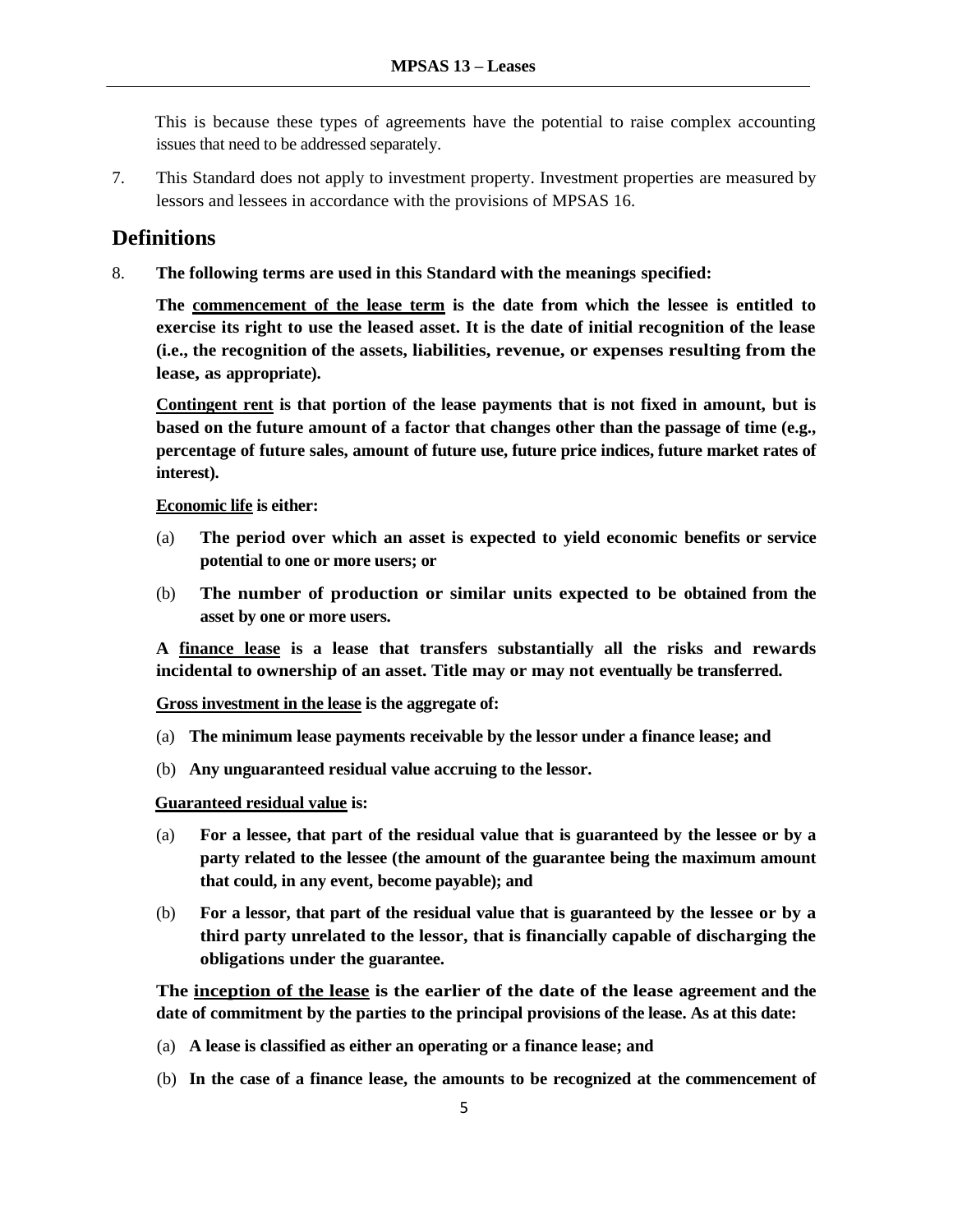**the lease term are determined.** 

**Initial direct costs are incremental costs that are directly attributable to negotiating and arranging a lease, except for such costs incurred by manufacturer or trader lessors.** 

**The interest rate implicit in the lease is the discount rate that, at the inception of the lease, causes the aggregate present value of:** 

- (a) **The minimum lease payments; and**
- (b) **The unguaranteed residual value**

**to be equal to the sum of (i) the fair value of the leased asset, and (ii) any initial direct costs of the lessor.** 

**A lease is an agreement whereby the lessor conveys to the lessee, in return for a payment or series of payments, the right to use an asset for an agreed period of time.** 

**The lease term is the non-cancelable period for which the lessee has contracted to lease the asset, together with any further terms for which the lessee has the option to continue to lease the asset, with or without further payment, when at the inception of the lease it is reasonably certain that the lessee will exercise the option.** 

**The lessee's incremental borrowing rate of interest is the rate of interest the lessee would have to pay on a similar lease or, if that is not determinable, the rate that, at the inception of the lease, the lessee would incur to borrow over a similar term, and with a similar security, the funds necessary to purchase the asset.** 

**Minimum lease payments are the payments over the lease term that the lessee is, or can be, required to make, excluding contingent rent, costs for services and, where appropriate, taxes to be paid by and reimbursed to the lessor, together with:** 

- (a) **For a lessee, any amounts guaranteed by the lessee or by a party related to the lessee; or**
- (b) **For a lessor, any residual value guaranteed to the lessor by:**
	- (i) **The lessee;**
	- (ii) **A party related to the lessee; or**
	- (iii) **An independent third party unrelated to the lessor that is financially capable of discharging the obligations under the guarantee.**

**However, if the lessee has an option to purchase the asset at a price that is expected to be sufficiently lower than the fair value at the date the option becomes exercisable for it to be reasonably certain, at the inception of the lease, that the option will be exercised, the minimum lease payments comprise the minimum payments payable over the lease term to the expected date of exercise of this purchase option and the payment required to exercise it.**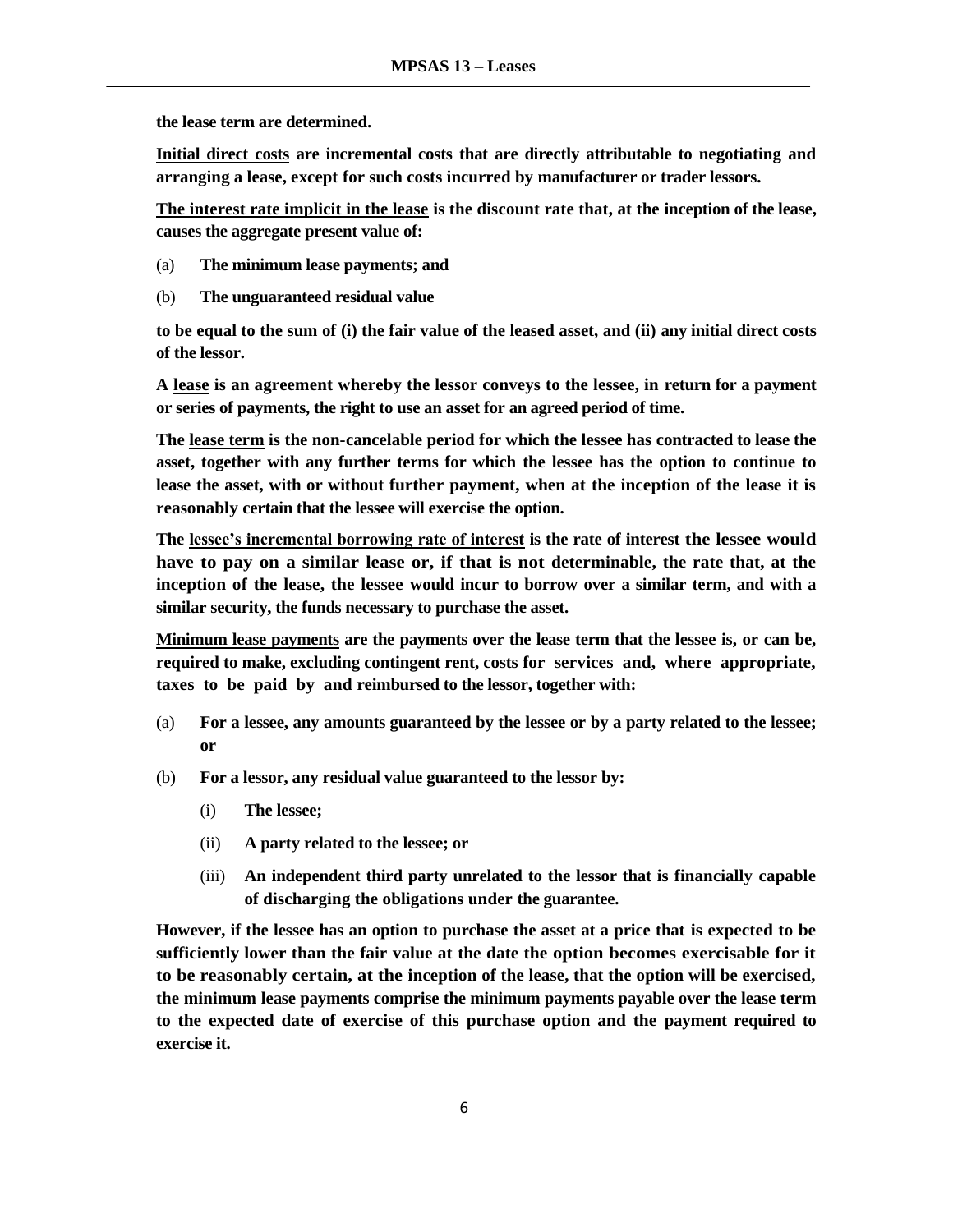**Net investment in the lease is the gross investment in the lease discounted at the interest rate implicit in the lease.** 

**A non-cancelable lease is a lease that is cancelable only:** 

- (a) **Upon the occurrence of some remote contingency;**
- (b) **With the permission of the lessor;**
- (c) **If the lessee enters into a new lease for the same or an equivalent asset with the same lessor; or**
- (d) **Upon payment by the lessee of such an additional amount that, at inception of the lease, continuation of the lease is reasonably certain.**

**An operating lease is a lease other than a finance lease.**

**Unearned finance revenue is the difference between:**

- **(a) The gross investment in the lease; and**
- **(b) The net investment in the lease.**

**Unguaranteed residual value is that portion of the residual value of the leased asset, the realization of which by the lessor is not assured or is guaranteed solely by a party related to the lessor.** 

**Useful life is the estimated remaining period, from the commencement of the lease term, without limitation by the lease term, over which the economic benefits or service potential embodied in the asset are expected to be consumed by the entity.** 

**Terms defined in other MPSASs are used in this Standard with the same meaning as in those Standards, and are reproduced in the Glossary of Defined Terms published separately.** 

## **Changes in Lease Payments between the Inception of the Lease and the Commencement of the Lease Term**

9. A lease agreement or commitment may include a provision to adjust the lease payments (a) for changes in the construction or acquisition cost of the leased property, or (b) for changes in some other measure of cost or value, such as general price levels, or in the lessor's costs of financing the lease, during the period between the inception of the lease and the commencement of the lease term. If so, the effect of any such changes shall be deemed to have taken place at the inception of the lease for the purposes of this Standard.

#### **Hire Purchase Contracts**

10. The definition of a lease includes contracts for the hire of an asset that contain a provision giving the hirer an option to acquire title to the asset upon the fulfillment of agreed conditions. These contracts are sometimes known as hire purchase contracts.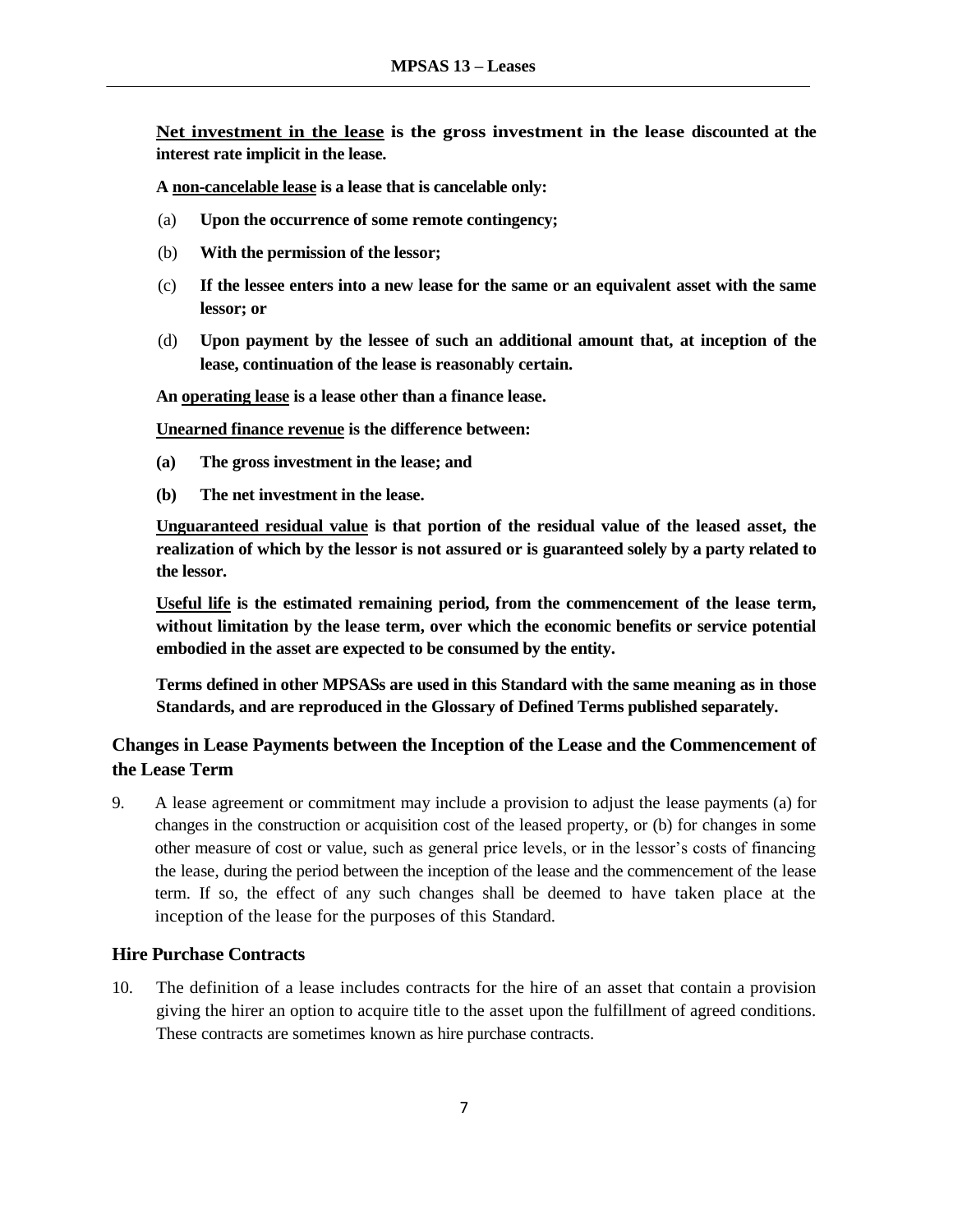#### **Incremental Borrowing Rate of Interest**

11. Where an entity has borrowings that are guaranteed by the government, the determination of the lessee's incremental borrowing rate of interest reflects the existence of any government guarantee and any related fees. This will normally lead to the use of a lower incremental borrowing rate of interest.

## **Classification of Leases**

- 12. The classification of leases adopted in this Standard is based on the extent to which risks and rewards incidental to ownership of a leased asset lie with the lessor or the lessee. Risks include the possibilities of:
	- (a) losses from idle capacity, technological obsolescence, or
	- (b) changes in value because of changing economic conditions.

Rewards may be represented by the expectation of service potential or profitable operation over the asset's economic life, and of gain from appreciation in value or realization of a residual value.

- 13. **A lease is classified as a finance lease if it transfers substantially all the risks and rewards incidental to ownership. A lease is classified as an operating lease if it does not transfer substantially all the risks and rewards incidental to ownership**.
- 14. Because the transaction between a lessor and a lessee is based on a lease agreement between them, it is appropriate to use consistent definitions. The application of these definitions to the differing circumstances of the lessor and lessee may result in the same lease being classified differently by them. For example, this may be the case if the lessor benefits from a residual value guarantee provided by a party unrelated to the lessee.
- 15. Whether a lease is a finance lease or an operating lease depends on the substance of the transaction rather than the form of the contract. Although the following are examples of situations that individually or in combination would normally lead to a lease being classified as a finance lease, a lease does not need to meet all these criteria in order to be classified as a finance lease:
	- (a) The lease transfers ownership of the asset to the lessee by the end of the lease term;
	- (b) The lessee has the option to purchase the asset at a price that is expected to be sufficiently lower than the fair value at the date the option becomes exercisable for it to be reasonably certain, at the inception of the lease, that the option will be exercised;
	- (c) The lease term is for the major part of the economic life of the asset, even if title is not transferred;
	- (d) At the inception of the lease, the present value of the minimum lease payments amounts to at least substantially all of the fair value of the leased asset;
	- (e) The leased assets are of such a specialized nature that only the lessee can use them without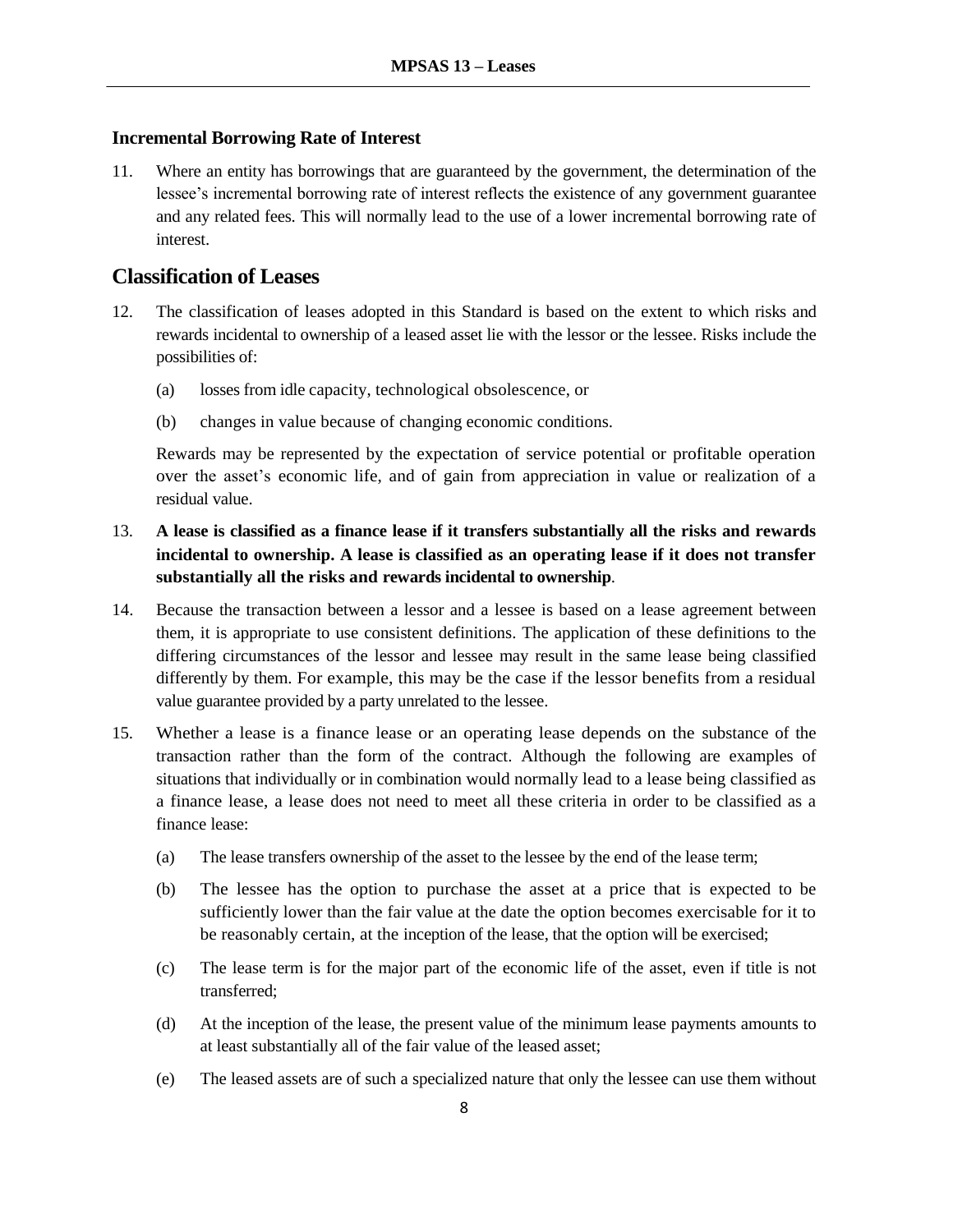major modifications; and

- (f) The leased assets cannot easily be replaced by another asset.
- 16. Other indicators that individually or in combination could also lead to a lease being classified as a finance lease are:
	- (a) If the lessee can cancel the lease, the lessor's losses associated with the cancellation are borne by the lessee;
	- (b) Gains or losses from the fluctuation in the fair value of the residual accrue to the lessee (for example in the form of a rent rebate equaling most of the sales proceeds at the end of the lease); and
	- (c) The lessee has the ability to continue the lease for a secondary period at a rent that is substantially lower than market rent.
- 17. The examples and indicators in paragraphs 15 and 16 are not always conclusive. If it is clear from other features that the lease does not transfer substantially all risks and rewards incidental to ownership, the lease is classified as an operating lease. For example, this may be the case:
	- (a) if ownership of the asset transfers at the end of the lease for a variable payment equal to its then fair value, or
	- (b) if there are contingent rents as a result of which the lessee does not have substantially all such risks and rewards.
- 18. Lease classification is made at the inception of the lease. If at any time the lessee and the lessor agree to change the provisions of the lease, other than by renewing the lease, in a manner that would have resulted in a different classification of the lease under the criteria in paragraphs 12-17 if the changed terms had been in effect at the inception of the lease, the revised

agreement is regarded as a new agreement over its term. However, changes in estimates (for example, changes in estimates of the economic life or the residual value of the leased property) or changes in circumstances (for example, default by the lessee), do not give rise to a new classification of a lease for accounting purposes. Changes in estimates of the economic life or the residual value of the leased property shall be accounted prospectively in line with MPSAS 3.

- 19. [Deleted]
- 20. [Deleted]
- 20A. When a lease includes both land and buildings elements, an entity assesses the classification of each element as a finance or an operating lease separately in accordance with paragraphs 12- 18. In determining whether the land element is an operating or a finance lease, an important consideration is that land normally has an indefinite economic life.
- 21. Whenever necessary in order to classify and account for a lease of land and buildings, the minimum lease payments (including any lump-sum upfront payments) are allocated between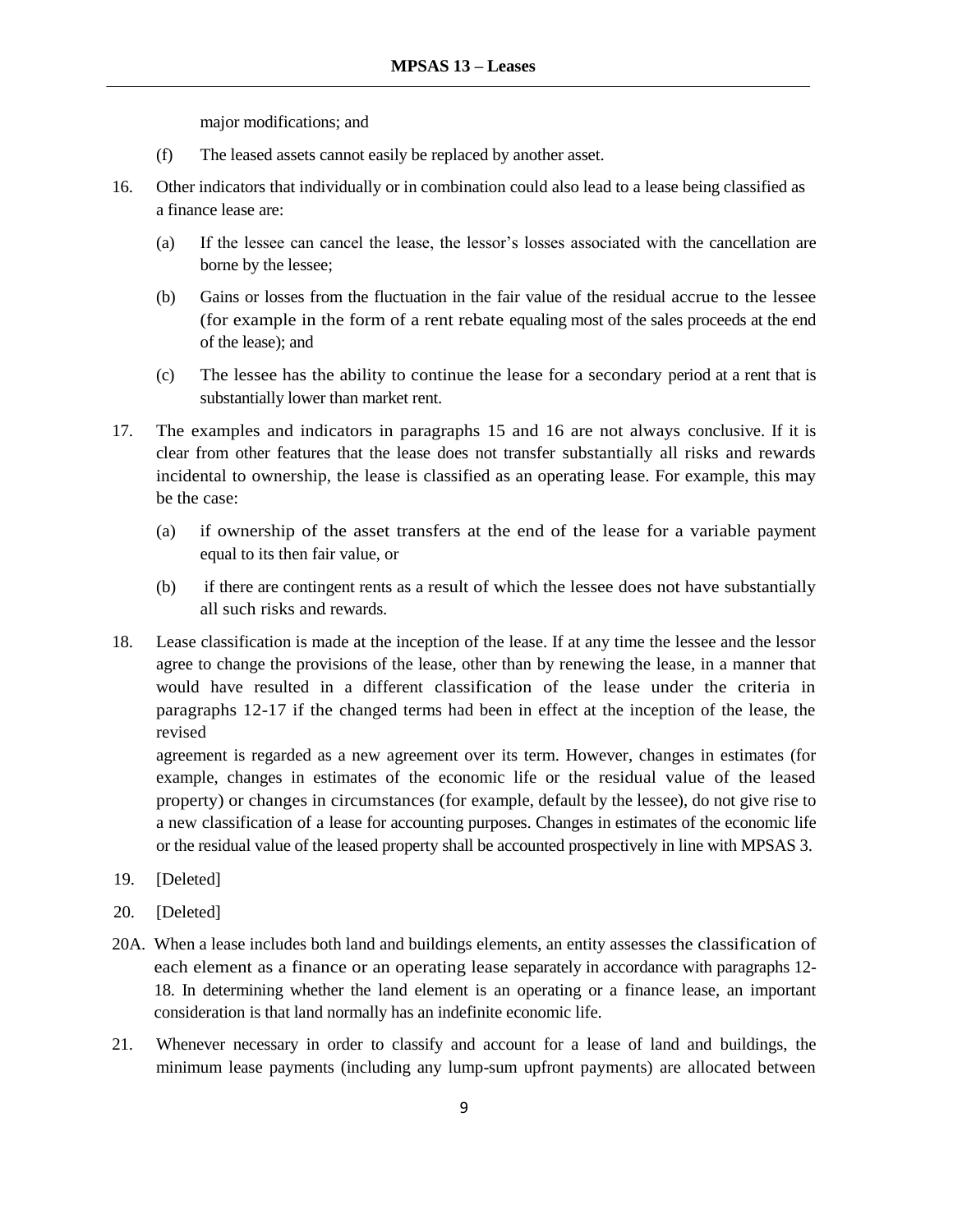the land and the buildings elements in proportion to the relative fair values of the leasehold interests in the land element and buildings element of the lease at the inception of the lease. If the lease payments cannot be allocated reliably between these two elements, the entire lease is classified as a finance lease, unless it is clear that both elements are operating leases, in which case the entire lease is classified as an operating lease.

- 22. For a lease of land and buildings in which the amount that would initially be recognized for the land element, in accordance with paragraph 28, is immaterial, the land and buildings may be treated as a single unit for the purpose of lease classification and classified as a finance or operating lease in accordance with paragraphs 12-18. In such a case, the economic life of the buildings is regarded as the economic life of the entire leased asset.
- 23. Separate measurement of the land and buildings elements is not required when the lessee's interest in both land and buildings is classified as an investment property in accordance with MPSAS 16, and the fair value model is adopted. Detailed calculations are required for this assessment only if the classification of one or both elements is otherwise uncertain.
- 24. In accordance with MPSAS 16, it is possible for a lessee to classify a property interest held under an operating lease as an investment property. If it does, the property interest is accounted for as if it were a finance lease and, in addition, the fair value model is used for the asset recognized. The lessee shall continue to account for the lease as a finance lease, even if a subsequent event changes the nature of the lessee's property interest so that it is no longer classified as investment property. This will be the case if, for example, the lessee:
	- (a) Occupies the property, which is then transferred to owner-occupied property at a deemed cost equal to its fair value at the date of change in use; or
	- (b) Grants a sublease that transfers substantially all of the risks and rewards incidental to ownership of the interest to an unrelated third party. Such a sublease is accounted for by the lessee as a finance lease to the third party, although it may be accounted for as an operating lease by the third party.

## **Leases and Other Contracts**

- 25. A contract may consist solely of an agreement to lease an asset. However, a lease may also be one element in a broader set of agreements with private sector entities to construct, own, operate, and/or transfer assets. Public sector entities often enter into such agreements, particularly in relation to long-lived physical assets and infrastructure assets. For example, a public sector entity may construct a tollway. It may then lease the tollway to a private sector entity as part of an arrangement whereby the private sector entity agrees to:
	- (a) Lease the tollway for an extended period of time (with or without an option to purchase the facility);
	- (b) Operate the tollway; and
	- (c) Fulfill extensive maintenance requirements, including regular upgrading of both the road surface and the traffic control technology.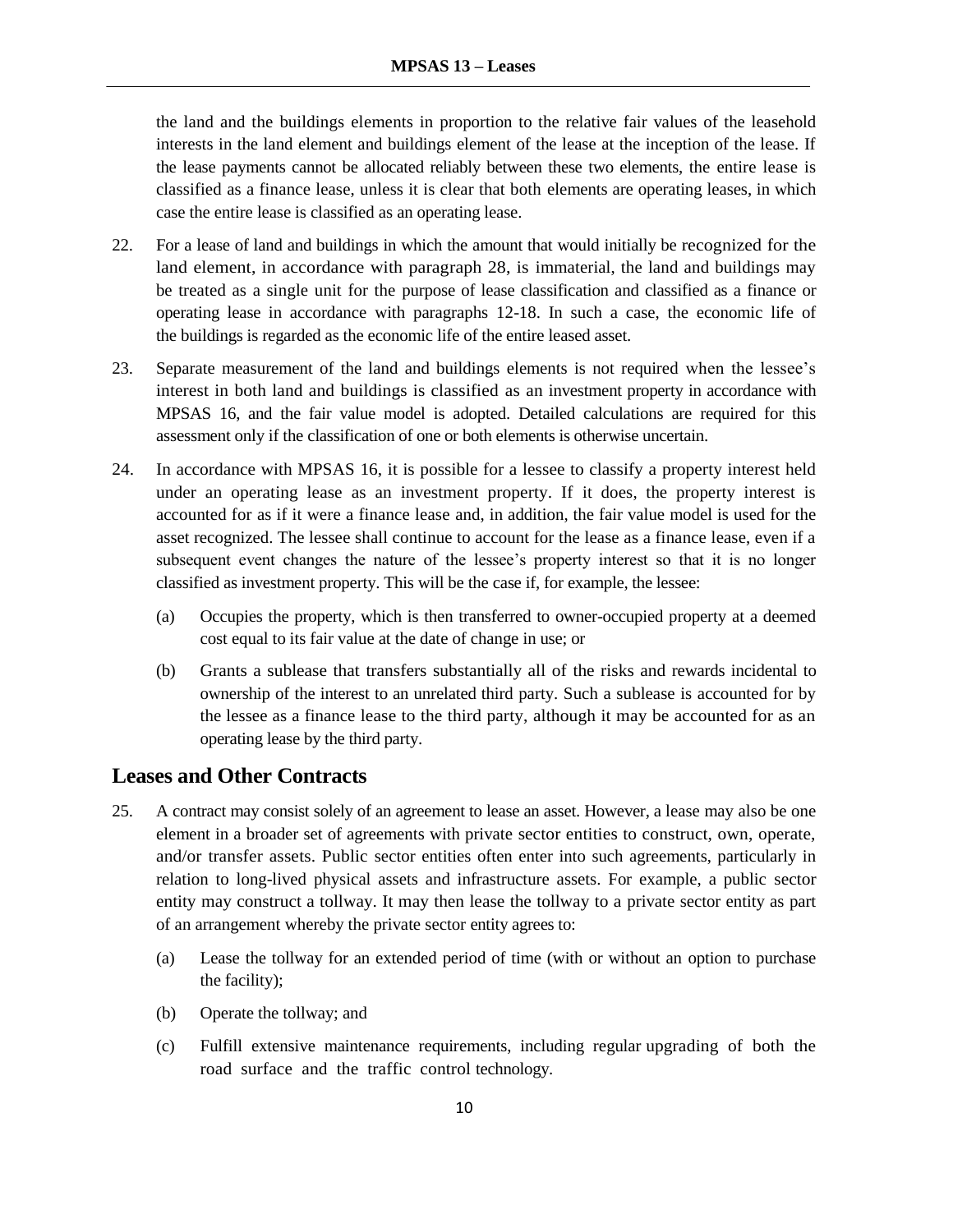Other agreements may involve a public sector entity leasing infrastructure from the private sector.

- 26. Where an arrangement contains an identifiable operating lease or finance lease as defined in this Standard, the provisions of this Standard are applied in accounting for the lease component of the arrangement.
- 27. Public sector entities may also enter a variety of agreements for the provision of goods and/or services, which necessarily involve the use of dedicated assets. In some of these agreements, it may not be clear whether or not a lease, as defined by this Standard, has arisen. In these cases, professional judgment is exercised, and if a lease has arisen this standard is applied; if a lease has not arisen, entities account for those agreements by applying the provisions of other relevant MPSASs, or in the absence thereof, other relevant international and/or national accounting standards.

## **Leases in the Financial Statements of Lessees**

#### **Finance Leases**

- 28. **At the commencement of the lease term, lessees shall recognize assets acquired under finance leases as assets, and the associated lease obligations as liabilities in their statements of financial position. The assets and liabilities shall be recognized at amounts equal to the fair value of the leased property or, if lower, the present value of the minimum lease payments, each determined at the inception of the lease. The discount rate to be used in calculating the present value of the minimum lease payments is the interest rate implicit in the lease, if this is practicable to determine; if not, the lessee's incremental borrowing rate shall be used.**
- 29. Transactions and other events are accounted for and presented in accordance with their substance and financial reality, and not merely with legal form. Although the legal form of a lease agreement is that the lessee may acquire no legal title to the leased asset, in the case of finance leases the substance and financial reality are that the lessee acquires the economic benefits or service potential of the use of the leased asset for the major part of its economic life in return for entering into an obligation to pay for that right an amount approximating, at the inception of the lease, the fair value of the asset and the related finance charge.
- 30. If such lease transactions are not reflected in the lessee's financial statements, the assets and liabilities of an entity are understated, thereby distorting financial ratios. Therefore, it is appropriate for a finance lease to be recognized in the lessee's financial statements both as an asset and as an obligation to pay future lease payments. At the commencement of the lease term, the asset and the liability for the future lease payments are recognized in the financial statements at the same amounts, except for any initial direct costs of the lessee that are added to the amount recognized as an asset.
- 31. It is not appropriate for the liabilities for leased assets to be presented in the financial statements as a deduction from the leased assets.
- 32. If, for the presentation of liabilities on the face of the statement of financial position, a distinction is made between current and non-current liabilities, the same distinction is made for lease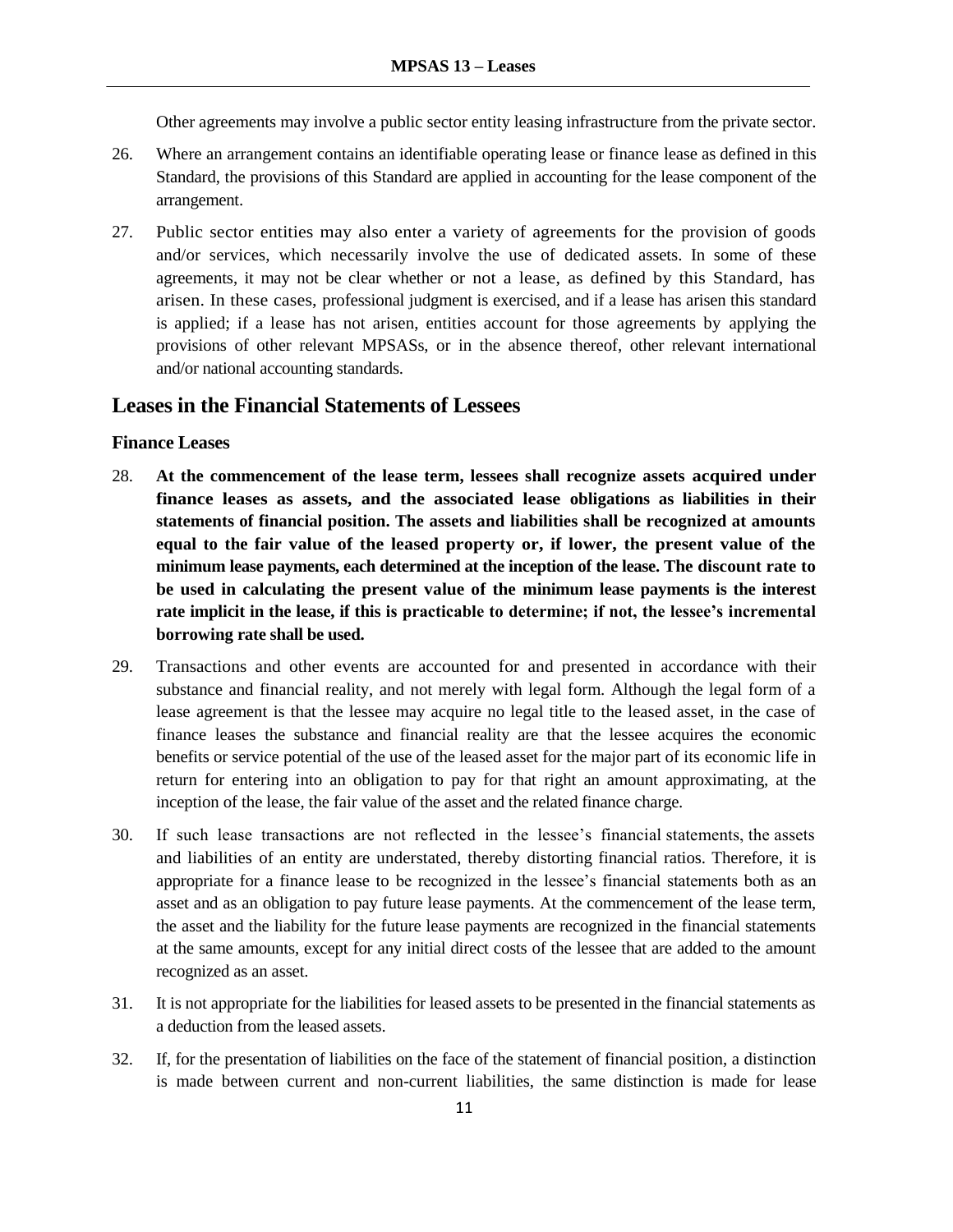liabilities.

- 33. Initial direct costs are often incurred in connection with specific leasing activities, such as negotiating and securing leasing arrangements. The costs identified as directly attributable to activities performed by the lessee for a finance lease are added to the amount recognized as an asset.
- 34. **Minimum lease payments shall be apportioned between the finance charge and the reduction of the outstanding liability. The finance charge shall be allocated to each period during the lease term so as to produce a constant periodic rate of interest on the remaining balance of the liability. Contingent rents shall be charged as expenses in which they are incurred**.
- 35. In practice, in allocating the finance charge to periods during the lease term, a lessee may use some form of approximation to simplify the calculation.
- 36. **A finance lease gives rise to a depreciation expense for depreciable assets as well as a finance expense for each accounting period. The depreciation policy for depreciable leased assets shall be consistent with that for depreciable assets that are owned, and the depreciation recognized shall be calculated in accordance with MPSAS 17,** *Property, Plant, and Equipment***, and MPSAS 31,** *Intangible Assets***, as appropriate. If there is no reasonable certainty that the lessee will obtain ownership by the end of the lease term, the asset shall be fully depreciated over the shorter of the lease term or its useful life.**
- 37. The depreciable amount of a leased asset is allocated to each accounting period during the period of expected use on a systematic basis consistent with the depreciation policy the lessee adopts for depreciable assets that are owned. If there is reasonable certainty that the lessee will obtain ownership by the end of the lease term, the period of expected use is the useful life of the asset; otherwise the asset is depreciated over the shorter of the lease term or its useful life.
- 38. The sum of the depreciation expense for the asset and the finance expense for the period is rarely the same as the lease payments payable for the period, and it is therefore inappropriate simply to recognize the lease payments payable as an expense. Accordingly, the asset and the related liability are unlikely to be equal in amount after the commencement of the lease term.
- 39. To determine whether a leased asset has become impaired, an entity applies relevant impairment tests in international and/or national accounting standards.
- 40. **Lessees shall disclose the following for finance leases:**
	- (a) **For each class of asset, the net carrying amount at the reporting date;**
	- (b) **A reconciliation between the total of future minimum lease payments at the reporting date, and their present value**
	- (c) **In addition, an entity shall disclose the total of future minimum lease payments at the reporting date, and their present value, for each of the following periods:**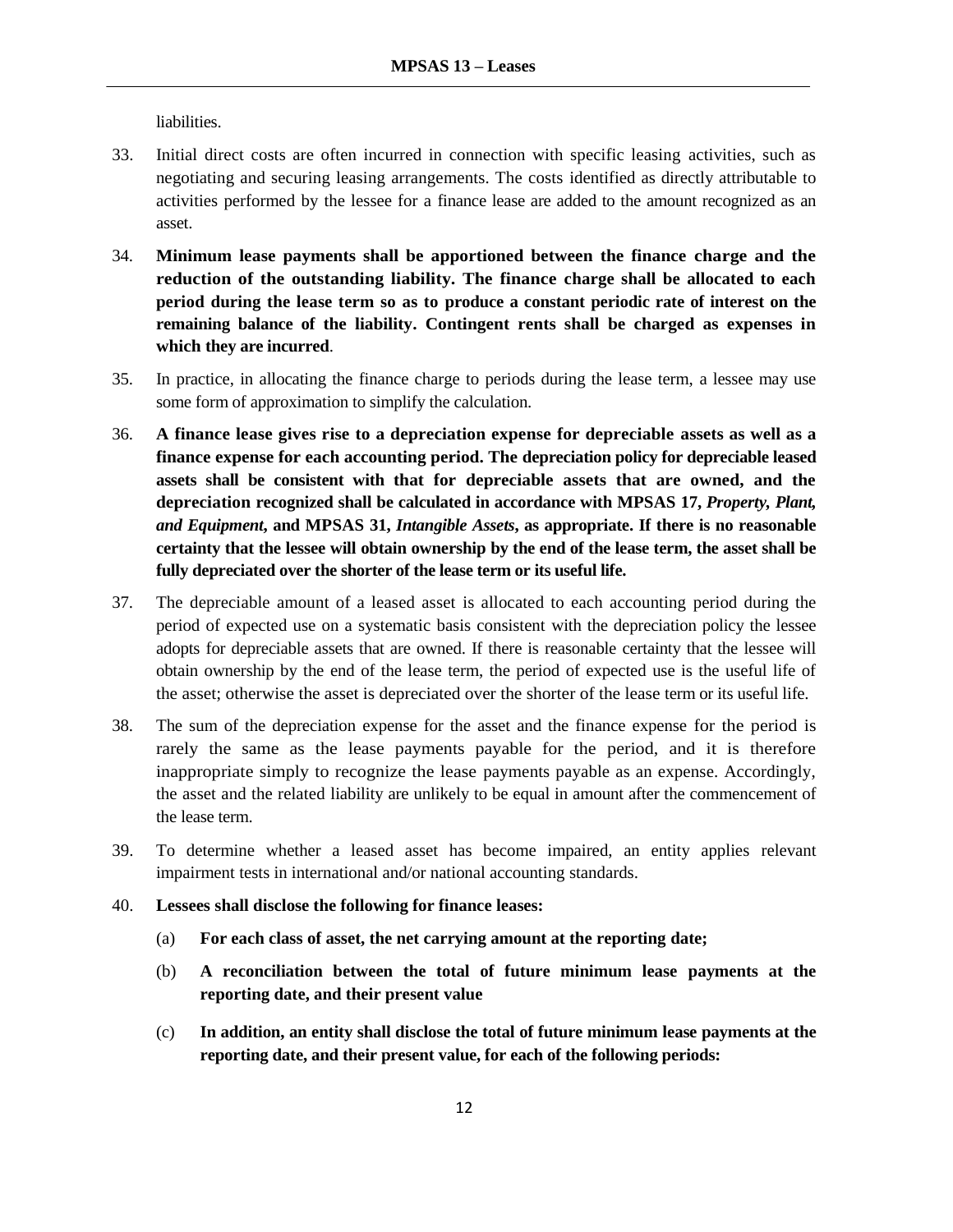- (i) **Not later than one year;**
- (ii) **Later than one year and not later than five years; and**
- (iii) **Later than five years;**
- (d) **Contingent rents recognized as an expense in the period;**
- (e) **The total of future minimum sublease payments expected to be received under noncancelable subleases at the reporting date; and**
- (f) **A general description of the lessee's material leasing arrangements including, but not limited to, the following:** 
	- (i) **The basis on which contingent rent payable is determined;**
	- (ii) **The existence and terms of renewal or purchase options and escalation clauses; and**
	- (iii) **Restrictions imposed by lease arrangements, such as those concerning return of surplus, return of capital contributions, dividends or similar distributions, additional debt, and further leasing.**
- 41. In addition, the requirements for disclosure in accordance with MPSAS 16, MPSAS 17, MPSAS 21, *Impairment of Non-Cash-Generating Assets*, MPSAS 26, *Impairment of Cash-Generating Assets*, and MPSAS 31, that have been adopted by the entity are applied to the amounts of leased assets under finance leases that are accounted for by the lessee as acquisitions of assets.

#### **Operating Leases**

- 42. **Lease payments under an operating lease shall be recognized as an expense on a straight-line basis over the lease term, unless another systematic basis is representative of the time pattern of the user's benefit.**
- 43. For operating leases, lease payments (excluding costs for services such as insurance and maintenance) are recognized as an expense on a straight-line basis, unless another systematic basis is representative of the time pattern of the user's benefit, even if the payments are not on that basis.
- 44. **Lessees shall disclose the following for operating leases:**
	- (a) **The total of future minimum lease payments under non-cancelable operating leases for each of the following periods:**
		- (i) **Not later than one year;**
		- (ii) **Later than one year and not later than five years; and**
		- (iii) **Later than five years;**
	- (b) **The total of future minimum sublease payments expected to be received under noncancelable subleases at the reporting date;**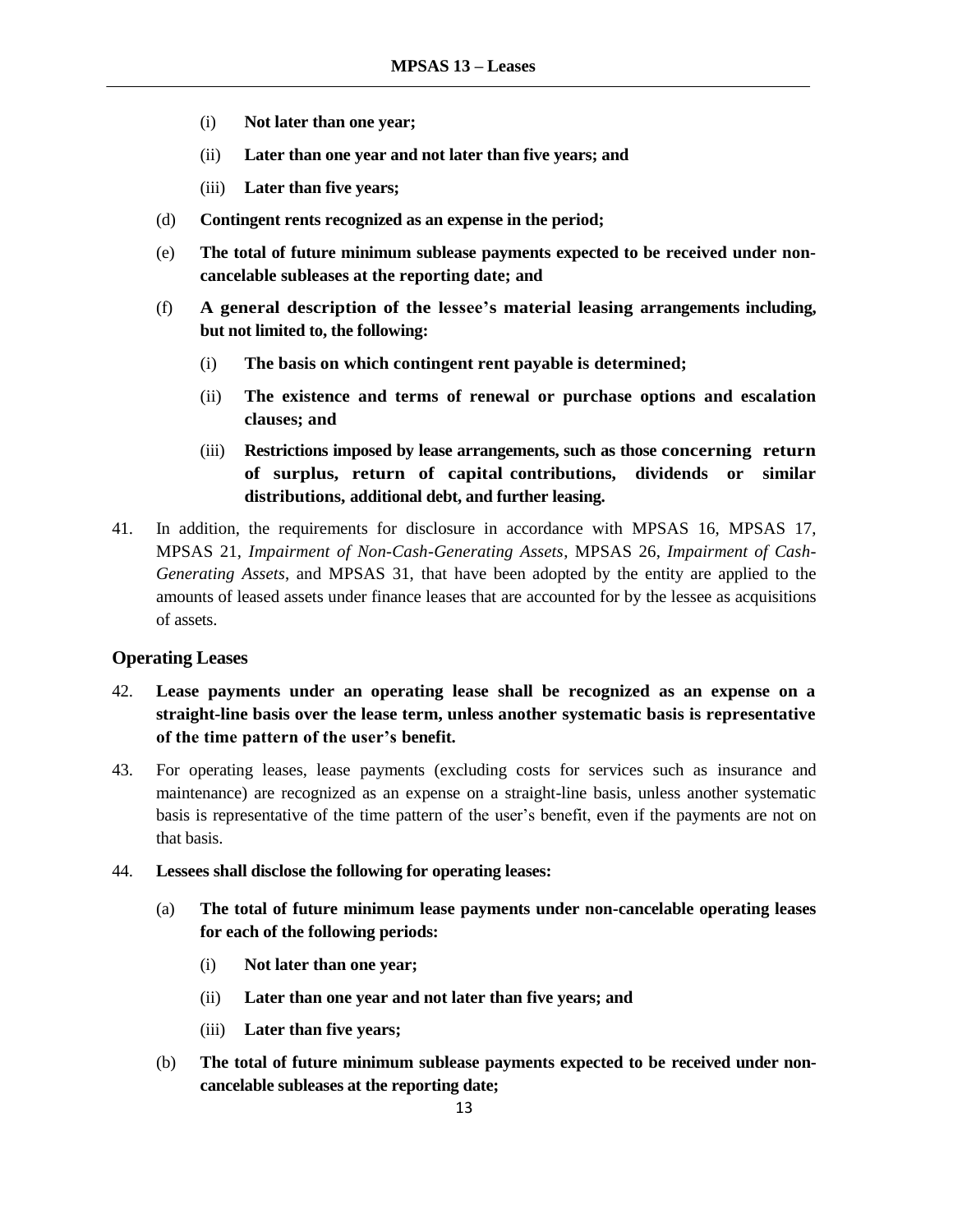- (c) **Lease and sublease payments recognized as an expense in the period, with separate amounts for minimum lease payments, contingent rents, and sublease payments; and**
- (d) **A general description of the lessee's significant leasing arrangements including, but not limited to, the following:** 
	- (i) **The basis on which contingent rent payments are determined;**
	- (ii) **The existence and terms of renewal or purchase options and escalation clauses; and**
	- (iii) **Restrictions imposed by lease arrangements, such as those concerning return of surplus, return of capital contributions, dividends or similar distributions, additional debt, and further leasing.**

### **Leases in the Financial Statements of Lessors**

#### **Finance Leases**

- 45. This Standard describes the treatment of finance revenue earned under finance leases. The term "manufacturer or trader lessor" is used in this Standard to refer to all public sector entities that manufacture or trade assets and also act as lessors of those assets, regardless of the scale of their leasing, trading, and manufacturing activities. With respect to an entity that is a manufacturer or trader lessor, the Standard also describes the treatment of gains or losses arising from the transfer of assets.
- 46. Public sector entities may enter into finance leases as a lessor under a variety of circumstances. Some public sector entities may trade assets on a regular basis. For example, governments may create special purpose entities that are responsible for the central procurement of assets and supplies for all other entities. Centralization of the purchasing function may provide greater opportunity to obtain trade discounts or other favorable conditions. In some jurisdictions, a central purchasing entity may purchase items on behalf of other entities, with all transactions being conducted in the name of the other entities. In other jurisdictions, a central purchasing entity may purchase items in its own name, and its functions may include:
	- (a) Procuring assets and supplies;
	- (b) Transferring assets by way of sale or finance lease; and/or
	- (c) Managing a portfolio of assets, such as a motor vehicle fleet, for use by other entities, and making those assets available for short or long term lease, or purchase.
- 47. Other public sector entities may enter into lease transactions on a more limited scale and at less frequent intervals. In particular, in some jurisdictions public sector entities that have traditionally owned and operated infrastructure assets such as roads, dams, and water treatment plants are no longer automatically assuming complete ownership and operational responsibility for these assets. Public sector entities may transfer existing infrastructure assets to private sector entities by way of sale or by way of finance lease. In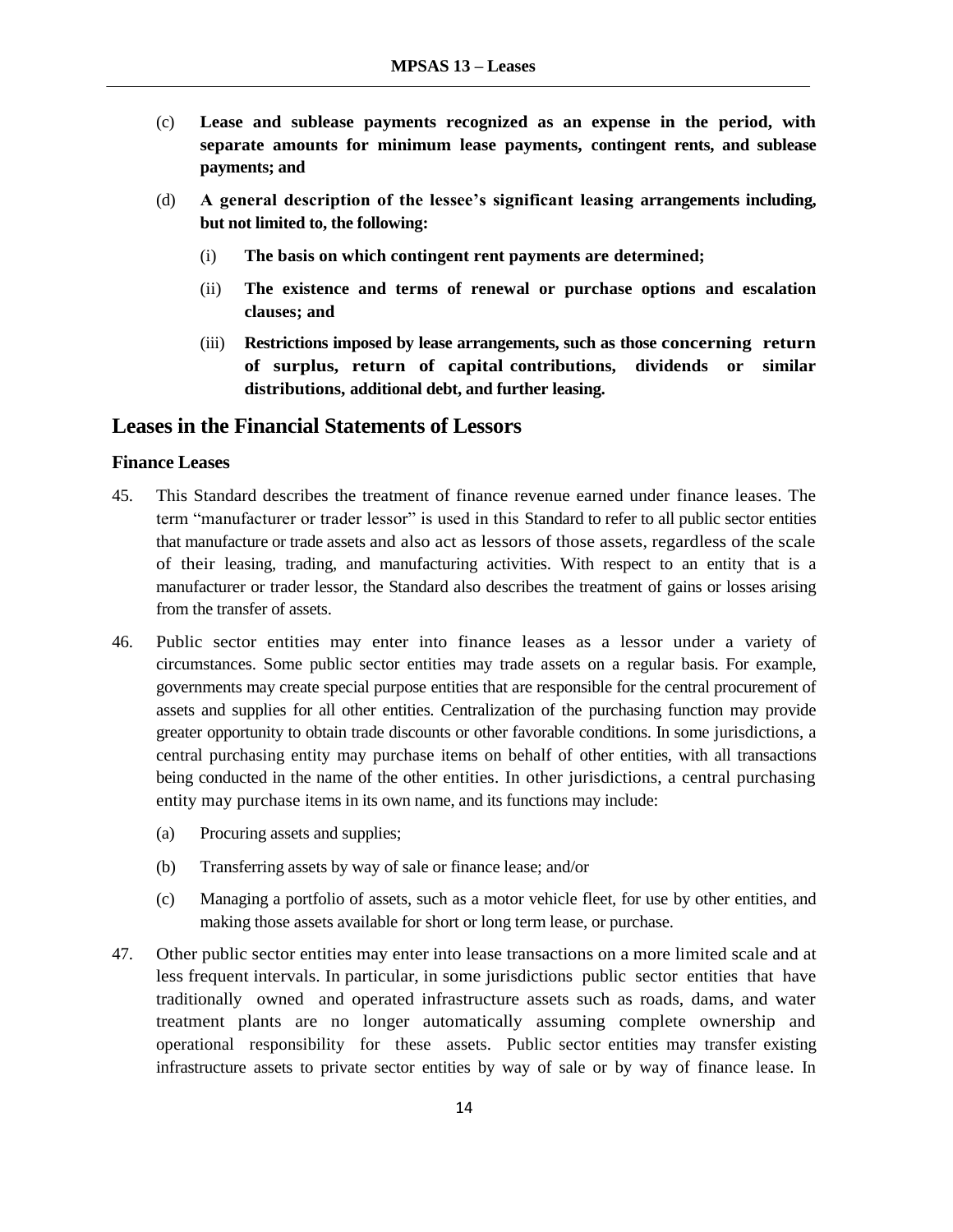addition, public sector entities may construct new long-lived physical and infrastructure assets in partnership with private sector entities, with the intention that the private sector entity will assume responsibility for the assets by way of outright purchase or by way of finance lease once they are completed. In some cases, the arrangement provides for a period of control by the private sector before reversion of title and control of the asset to the public sector for example, a local government may build a hospital and lease the facility to a private sector company for a period of twenty years, after which time the facility reverts to public control.

- 48. **Lessors shall recognize lease payments receivable under a finance lease as assets in their statements of financial position. They shall present such assets as a receivable at an amount equal to the net investment in the lease.**
- 49. Under a finance lease, substantially all the risks and rewards incidental to legal ownership are transferred by the lessor, and thus the lease payment receivable is treated by the lessor as repayment of principal and finance revenue to reimburse and reward the lessor for its investment and services.

#### *Initial Recognition*

50. Initial direct costs are often incurred by lessors, and include amounts such as commissions, legal fees, and internal costs that are incremental and directly attributable to negotiating and arranging a lease. They exclude general overheads, such as those incurred by a sales and marketing team. For finance leases other than those involving manufacturer or trader lessors, initial direct costs are included in the initial measurement of the finance lease receivable, and reduce the amount of revenue recognized over the lease term. The interest rate implicit in the lease is defined in such a way that the initial direct costs are included automatically in the finance lease receivable; there is no need to add them separately. Costs incurred by manufacturer or trader lessors in connection with negotiating and arranging a lease are excluded from the definition of initial direct costs. As a result, they are excluded from the net investment in the lease, and are recognized as an expense when the gain or loss on sale is recognized, which for a finance lease is normally at the commencement of the lease term.

## 51. **The recognition of finance revenue shall be based on a pattern reflecting a constant periodic rate of return on the lessor's net investment in the finance lease.**

- 52. A lessor aims to allocate finance revenue over the lease term on a systematic and rational basis. This revenue allocation is based on a pattern reflecting a constant periodic return on the lessor's net investment in the finance lease. Lease payments relating to the accounting period, excluding costs for services, are applied against the gross investment in the lease to reduce both the principal and the unearned finance revenue.
- 53. Estimated unguaranteed residual values used in computing the lessor's gross investment in a lease are reviewed regularly. If there has been a reduction in the estimated unguaranteed residual value, the revenue allocation over the lease term is revised, and any reduction in respect of amounts already accrued is recognized immediately.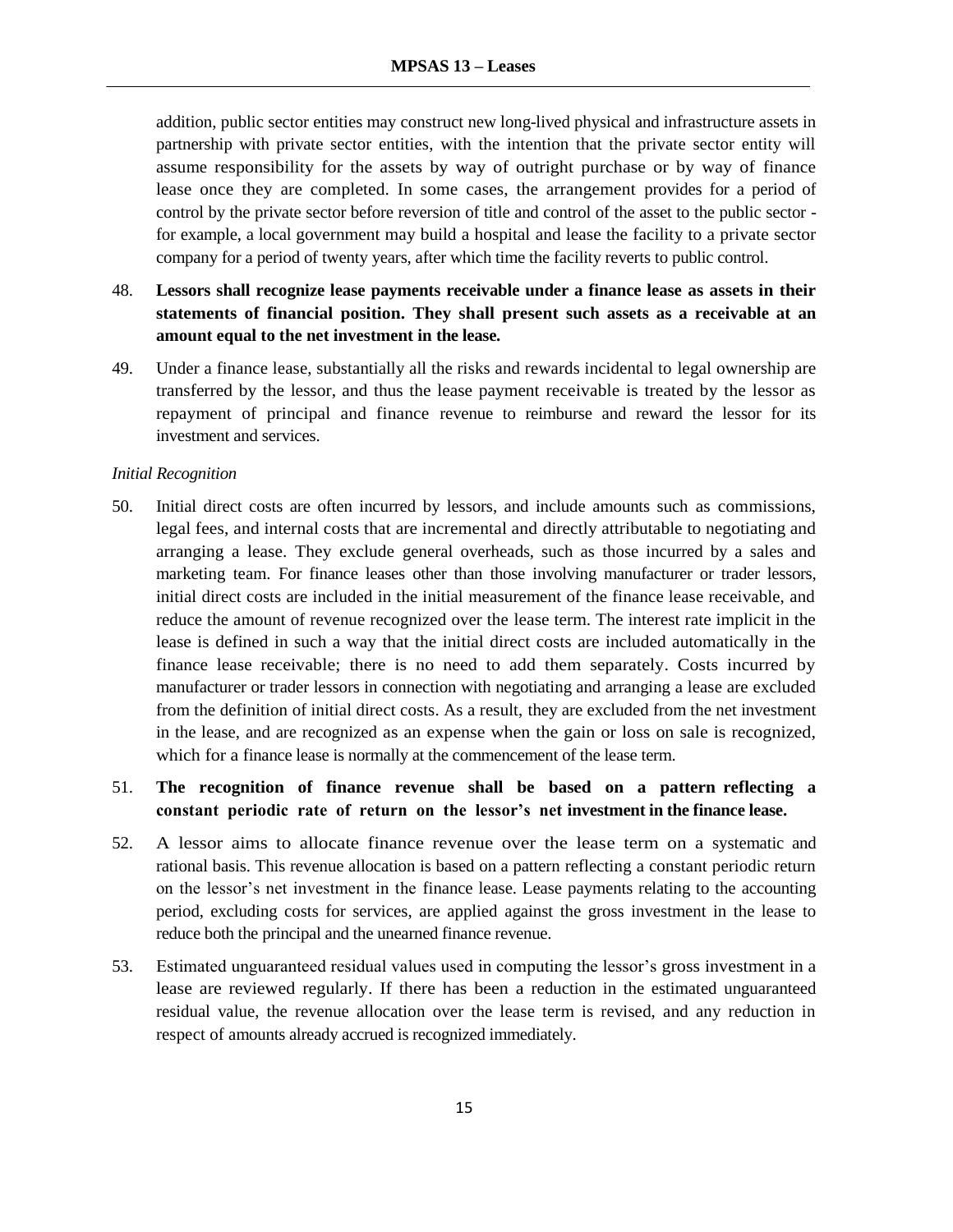- 54. **Manufacturer or trader lessors shall recognize gains or losses on sale of assets in the period, in accordance with the policy followed by the entity for outright sales.**
- 55. **If artificially low rates of interest are quoted, any gains or losses on sale of assets shall be restricted to what would apply if a market rate of interest were charged. Costs incurred by manufacturer or trader lessors in connection with negotiating and arranging a lease shall be recognized as an expense when the gain or loss is recognized.**
- 56. Public sector entities that manufacture or trade assets may offer to potential purchasers the choice of either buying or leasing an asset. A finance lease of an asset by a manufacturer or trader lessor gives rise to two types of revenue:
	- (a) The gain or loss equivalent to the gain or loss resulting from an outright sale of the asset being leased, at normal selling prices, reflecting any applicable volume or trade discounts; and
	- (b) The finance revenue over the lease term.
- 57. The sales revenue recognized at the commencement of the lease term by a manufacturer or trader lessor is the fair value of the asset or, if lower, the present value of the minimum lease payments accruing to the lessor, computed at a commercial rate of interest. The cost of sale of an asset recognized at the commencement of the lease term is the cost, or carrying amount if different, of the leased property, less the present value of the unguaranteed residual value. The difference between the sales revenue and the cost of sale is the gain or loss on sale that is recognized in accordance with the entity's policy for outright sales.
- 58. Manufacturer or trader lessors may sometimes offer customers lower rates of interest than their normal lending rates. The use of such a rate would result in an excessive portion of the total revenue from the transaction being recognized at the time of sale. If artificially low rates of interest are quoted, revenue recognized as gain or loss on sale is restricted to what would apply if the entity's normal lending rate for that type of transaction were charged.
- 59. Initial direct costs are recognized as an expense at the commencement of the lease term because they are mainly related to earning the manufacturer's or trader's gain or loss on sale.
- 60. **Lessors shall disclose the following for finance leases:**
	- (a) **A reconciliation between the total gross investment in the lease at the reporting date, and the present value of minimum lease payments receivable at the reporting date. In addition, an entity shall disclose the gross investment in the lease and the present value of minimum lease payments receivable at the reporting date, for each of the following periods:** 
		- (i) **Not later than one year;**
		- (ii) **Later than one year and not later than five years; and**
		- (iii) **Later than five years;**
	- (b) **Unearned finance revenue;**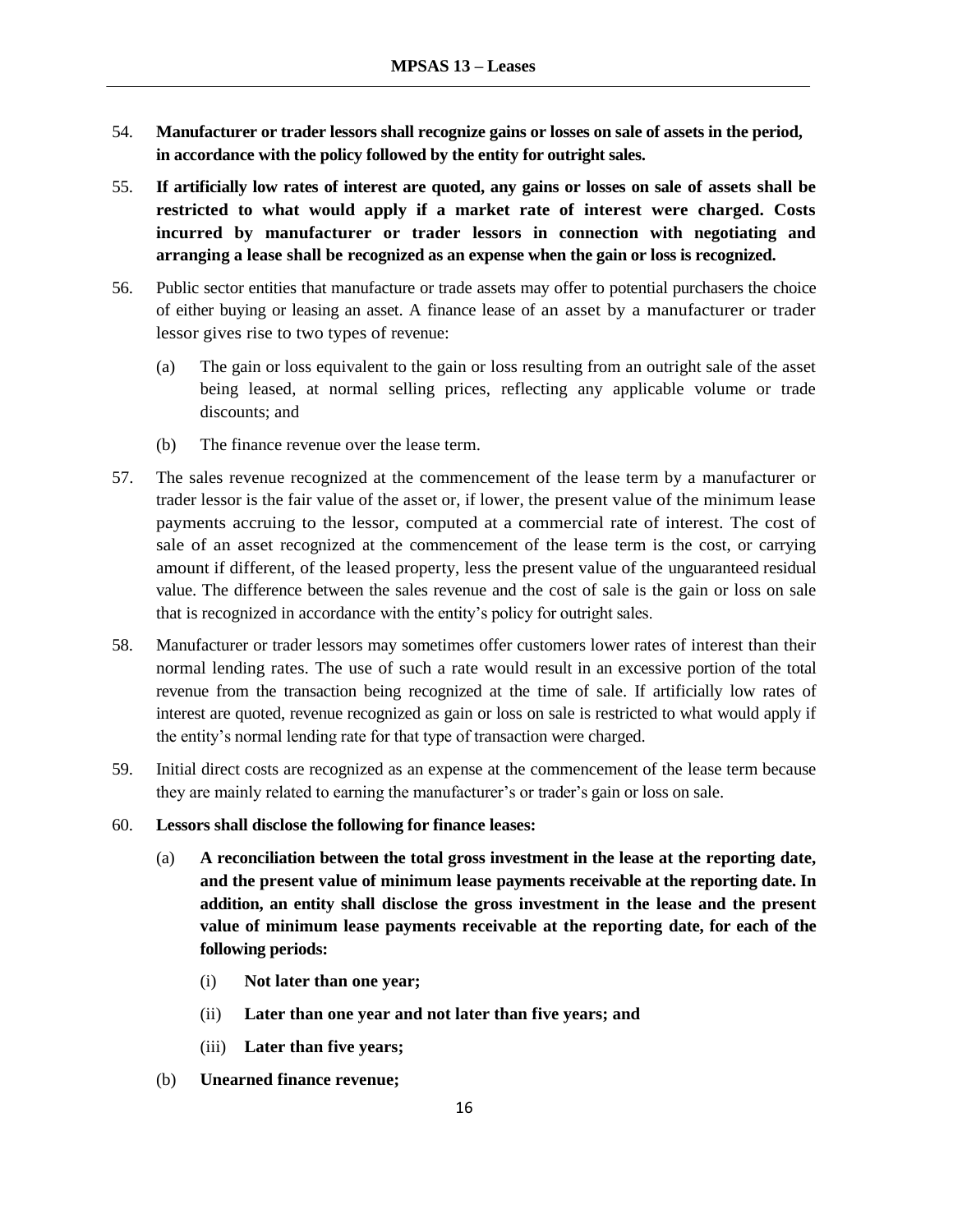- (c) **The unguaranteed residual values accruing to the benefit of the lessor;**
- (d) **The accumulated allowance for uncollectible minimum lease payments receivable;**
- (e) **Contingent rents recognized in the statement of financial performance; and**
- (f) **A general description of the lessor's material leasing arrangements.**
- 61. As an indicator of growth in leasing activities, it is often useful to also disclose the gross investment less unearned revenue in new business added during the accounting period, after deducting the relevant amounts for canceled leases.

#### **Operating Leases**

- 62. **Lessors shall present assets subject to operating leases in their statements of financial position according to the nature of the asset.**
- 63. **Lease revenue from operating leases shall be recognized as revenue on a straight-line basis over the lease term, unless another systematic basis is more representative of the time pattern in which benefits derived from the leased asset is diminished.**
- 64. Costs, including depreciation, incurred in earning the lease revenue are recognized as an expense. Lease revenue (excluding receipts for services provided, such as insurance and maintenance) is recognized as revenue on a straight-line basis over the lease term, even if the receipts are not on such a basis, unless another systematic basis is more representative of the time pattern in which use benefit derived from the leased asset is diminished.
- 65. **Initial direct costs incurred by lessors in negotiating and arranging an operating lease shall be added to the carrying amount of the leased asset, and recognized as an expense over the lease term on the same basis as the lease revenue.**
- 66. **The depreciation policy for depreciable leased assets shall be consistent with the lessor's normal depreciation policy for similar assets, and depreciation shall be calculated in accordance with MPSAS 17 or MPSAS 31, as appropriate.**
- 67. To determine whether a leased asset has become impaired, an entity applies relevant impairment tests in international and/or national accounting standards.
- 68. A manufacturer or trader lessor does not recognize any gain on sale on entering into an operating lease because it is not the equivalent of a sale.
- 69. **Lessors shall disclose the following for operating leases:**
	- (a) **The future minimum lease payments under non-cancelable operating leases in the aggregate and for each of the following periods:**
		- (i) **Not later than one year;**
		- (ii) **Later than one year and not later than five years; and**
		- (iii) **Later than five years;**
	- (b) **Total contingent rents recognized in the statement of financial performance in the**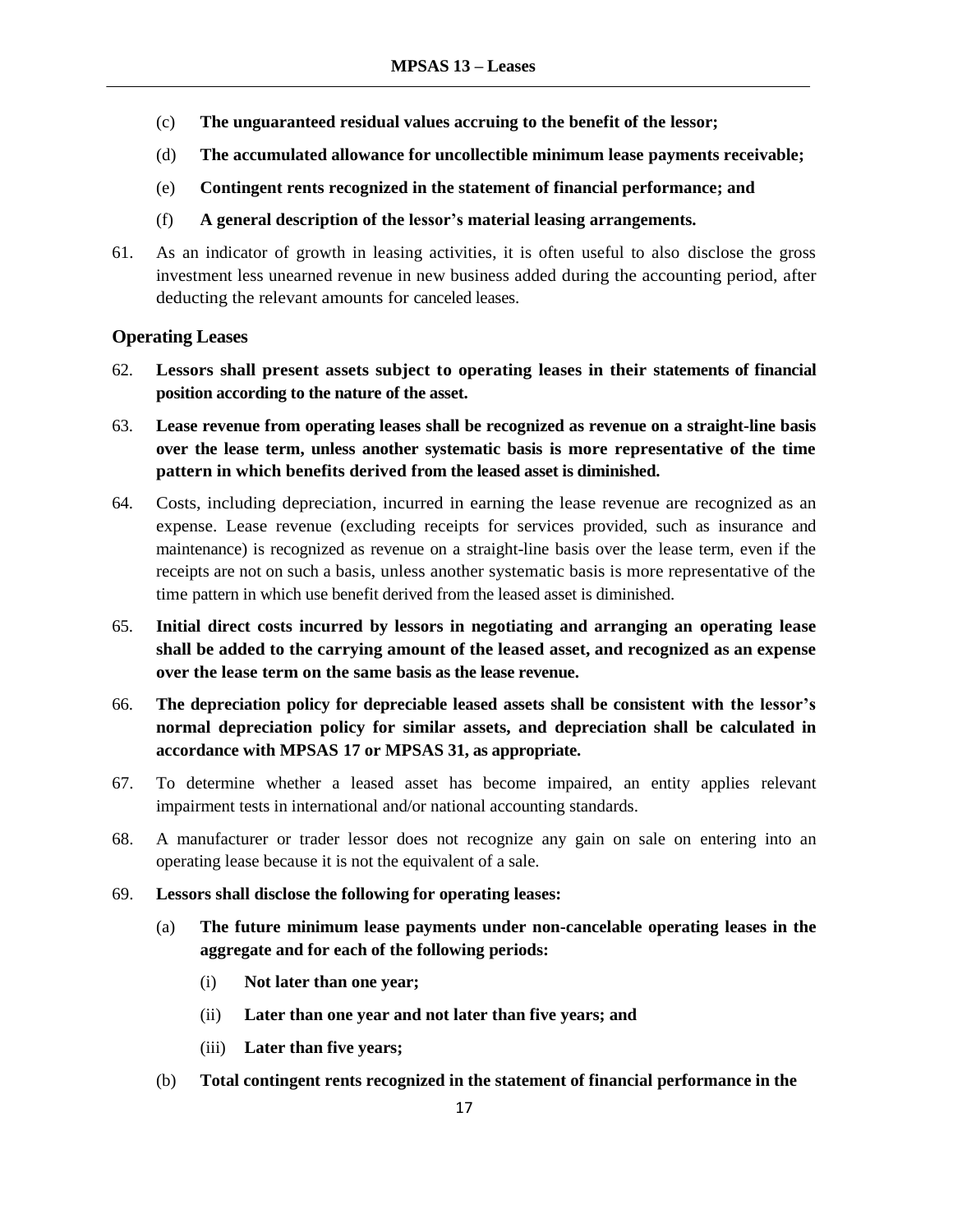#### **period; and**

(c) **A general description of the lessor's leasing arrangements.**

### **Sale and Leaseback Transactions**

- 70. A sale and leaseback transaction involves the sale of an asset and the leasing back of the same asset. The lease payment and the sale price are usually interdependent, because they are negotiated as a package. The accounting treatment of a sale and leaseback transaction depends upon the type of lease involved.
- 71. **If a sale and leaseback transaction results in a finance lease, any excess of sales proceeds over the carrying amount shall not be immediately recognized as revenue by a sellerlessee. Instead, it shall be deferred and amortized over the lease term.**
- 72. If the leaseback is a finance lease, the transaction is a means whereby the lessor provides finance to the lessee, with the asset as security. For this reason, it is not appropriate to regard an excess of sales proceeds over the carrying amount as revenue. Such excess is deferred and amortized over the lease term.
- 73. If a sale and leaseback transaction results in an operating lease, and it is clear that the transaction is established at fair value, any gain or loss shall be recognized immediately. If the sale price is below fair value, any gain or loss shall be recognized immediately except that, if the loss is compensated by future lease payments at below market price, it shall be deferred and amortized in proportion to the lease payments over the period for which the asset is expected to be used. If the sale price is above fair value, the excess over fair value shall be deferred and amortized over the period for which the asset is expected to be used.
- 74. If the leaseback is an operating lease, and the lease payments and the sale price are at fair value, there has in effect been a normal sale transaction and any gain or loss is recognized immediately.
- 75. **For operating leases, if the fair value at the time of a sale and leaseback transaction is less than the carrying amount of the asset, a loss equal to the amount of the difference between the carrying amount and fair value shall be recognized immediately.**
- 76. For finance leases, no such adjustment is necessary unless:
	- (a) there has been an impairment in value, and
	- (b) that impairment is required to be recognized by any international and/or national accounting standard on impairment that has been adopted by the entity.
- 77. Disclosure requirements for lessees and lessors apply equally to sale and leaseback transactions. The required description of the material leasing arrangements leads to disclosure of unique or unusual provisions of the agreement or terms of the sale and leaseback transactions.
- 78. Sale and leaseback transactions may be required to be separately disclosed in accordance with MPSAS 1.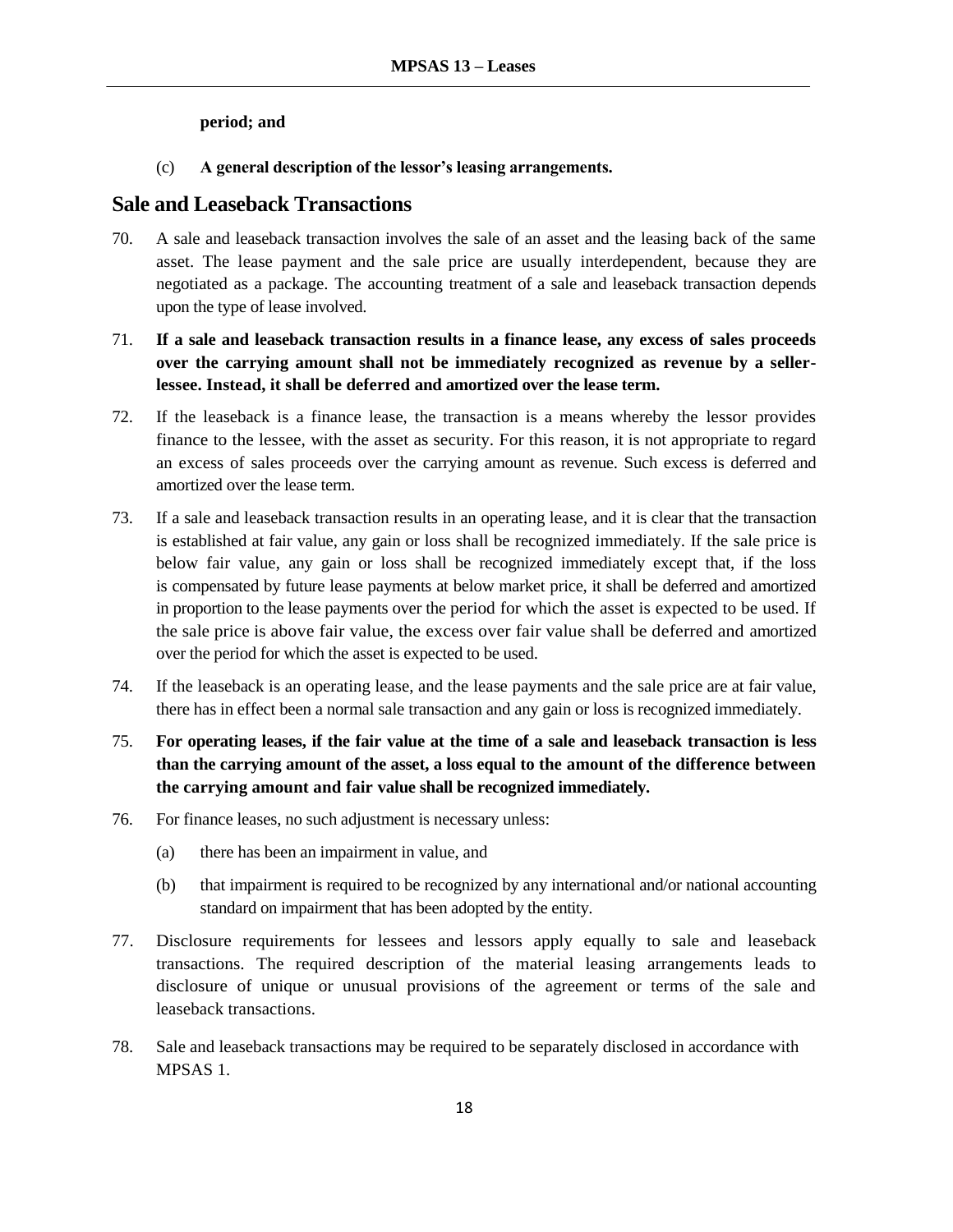# **Transitional Provisions**

- 79. **All provisions of this Standard shall be applied from the date of first adoption of accrual accounting in accordance with MPSASs, except in relation to leased assets that have not been recognized as a result of transitional provisions under another MPSAS. The provisions of this Standard would not be required to apply to such assets until the transitional provision in the other MPSAS expires. In no case shall the existence of transitional provisions in other Standards preclude the full application of accrual accounting in accordance with MPSASs.**
- 80. Notwithstanding the existence of transitional provisions under another MPSAS, entities that are in the process of adopting the accrual basis of accounting are encouraged to comply in full with the provisions of that other standard as soon as possible.
- 81. **Retrospective application of this Standard by entities that have already adopted the accrual basis of accounting and that intend to comply with MPSASs as they are issued is encouraged but not required. If the Standard is not applied retrospectively, the balance of any preexisting finance lease is deemed to have been properly determined by the lessor, and shall be accounted for thereafter in accordance with the provisions of this Standard.**
- 82. Entities that have already adopted the accrual basis of accounting, and that intend to comply with MPSASs as they are issued, may have pre-existing finance leases that have been recognized as assets and liabilities in the statement of financial position. Retrospective application of this Standard to existing finance leases is encouraged. Retrospective application could lead to the restatement of such assets and liabilities. Such assets and liabilities are required to be restated only if the Standard is applied retrospectively.
- 83. **Deleted.**
- 84. Deleted.
- 84A **Deleted.**

## **Effective Date**

- 85. **An entity shall apply this Standard for annual financial statements covering periods beginning on or after January 1,2017. Earlier application is encouraged. If an entity applies this Standard for a period beginning before January 1, 2017, it shall disclose that fact.**
- 85A **Deleted.**
- 86. When an entity adopts the accrual basis of accounting as defined by MPSASs for financial reporting purposes subsequent to this effective date, this Standard applies to the entity's annual financial statements covering periods beginning on or after the date of adoption.

# **Withdrawal of IPSAS 13 (2001)**

87. Deleted*.*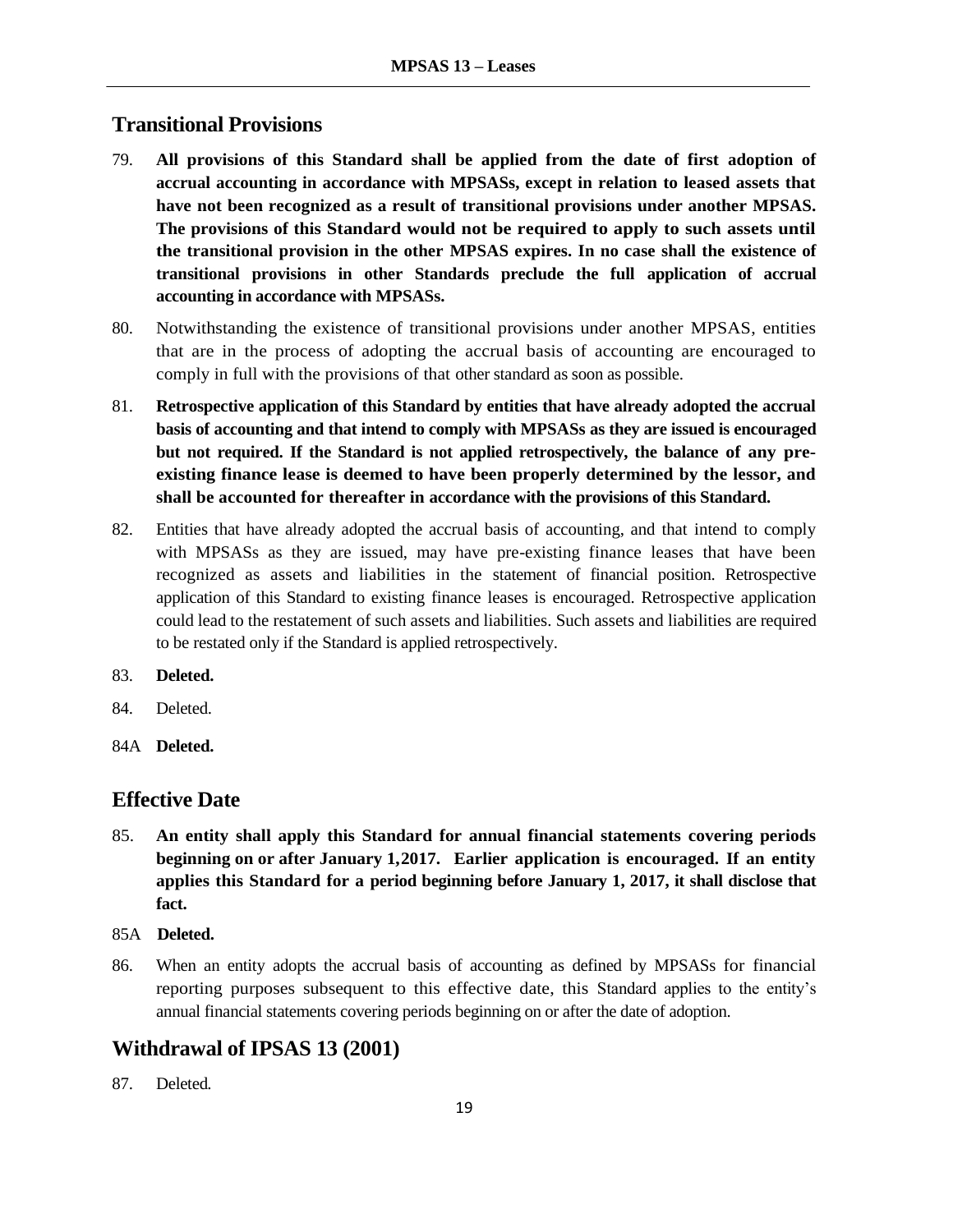# **Implementation Guidance**

*This guidance accompanies, but is not part of, MPSAS 13.* 

#### **Classification of a Lease**

- IG1. The objective of the chart on the next page is to assist in classifying a lease as either a finance lease or an operating lease. A finance lease is a lease that transfers substantially all the risks and rewards incident to ownership of an asset. An operating lease is a lease other than a finance lease.
- IG2. The examples contained in this chart do not necessarily reflect all possible situations in which a lease may be classified as a finance lease, nor should a lease necessarily be classified as a finance lease by virtue of the route followed in this chart. Whether a lease is a finance lease or an operating lease depends on the substance of the transaction rather than the form of the contract (paragraph 15).
- IG3. In the flowchart, the numbers in parentheses refer to paragraph numbers in this Standard.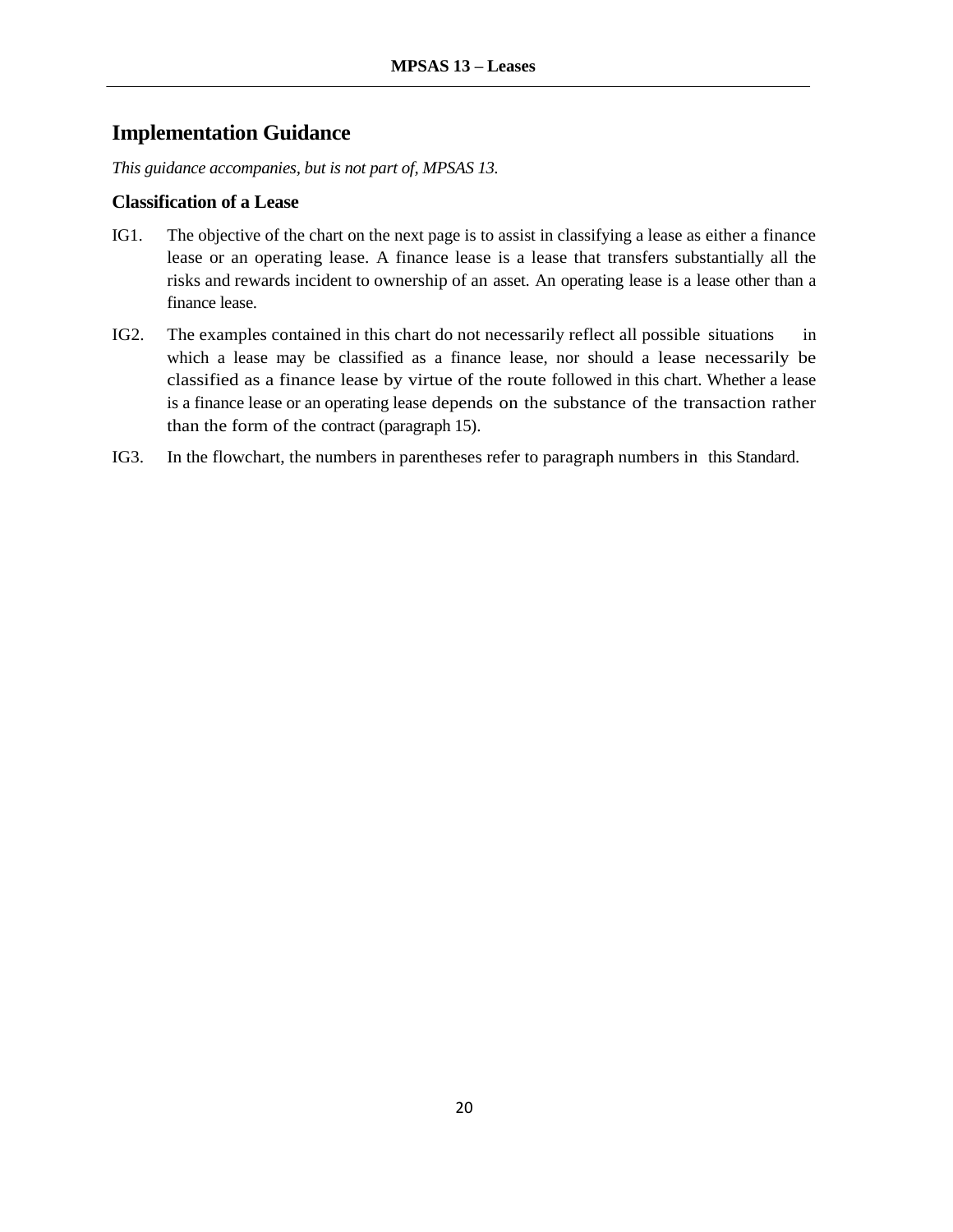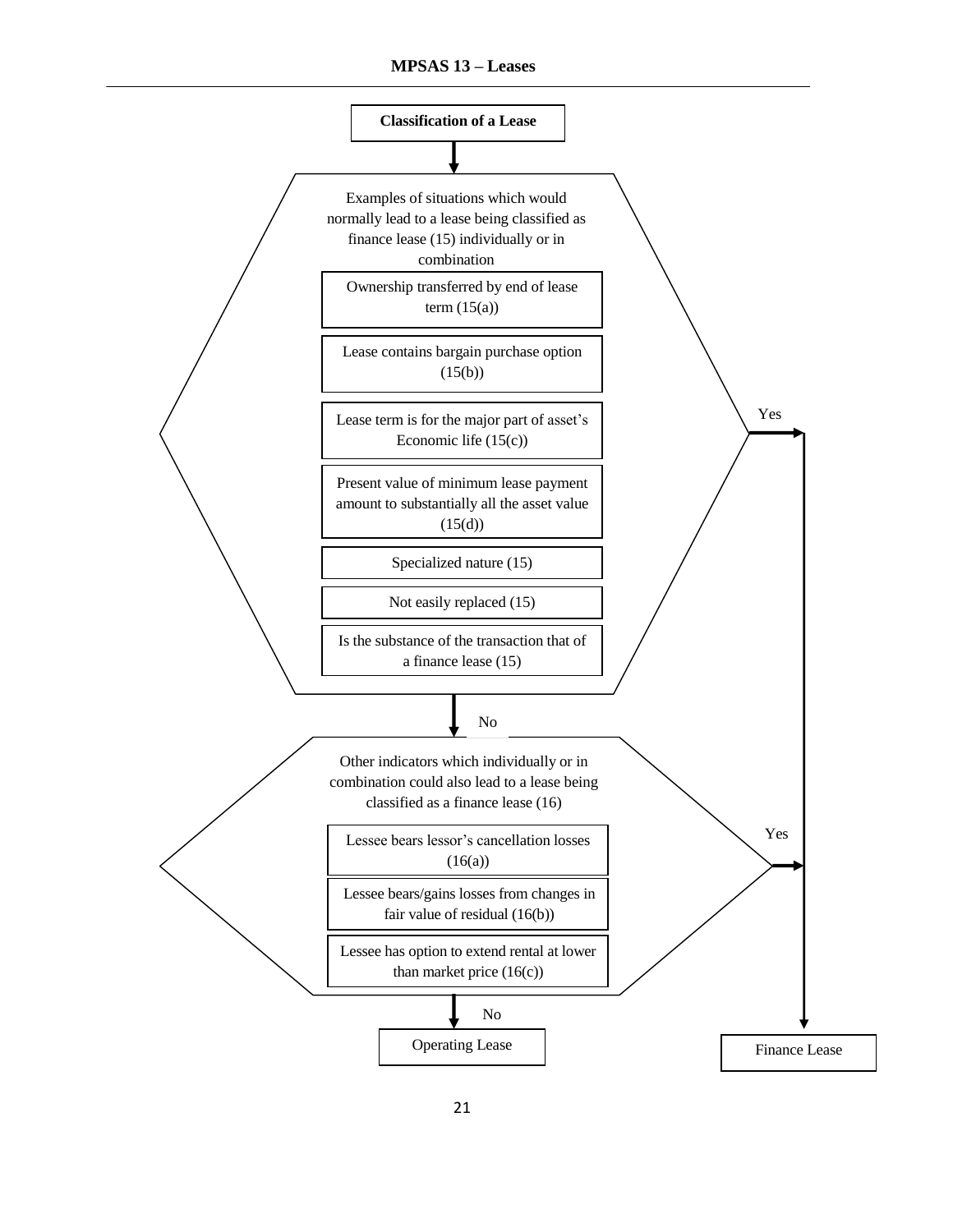#### **Accounting for a Finance Lease by a Lessor**

IG4. In the flowchart, the numbers in parentheses refer to paragraph numbers in the Standard.

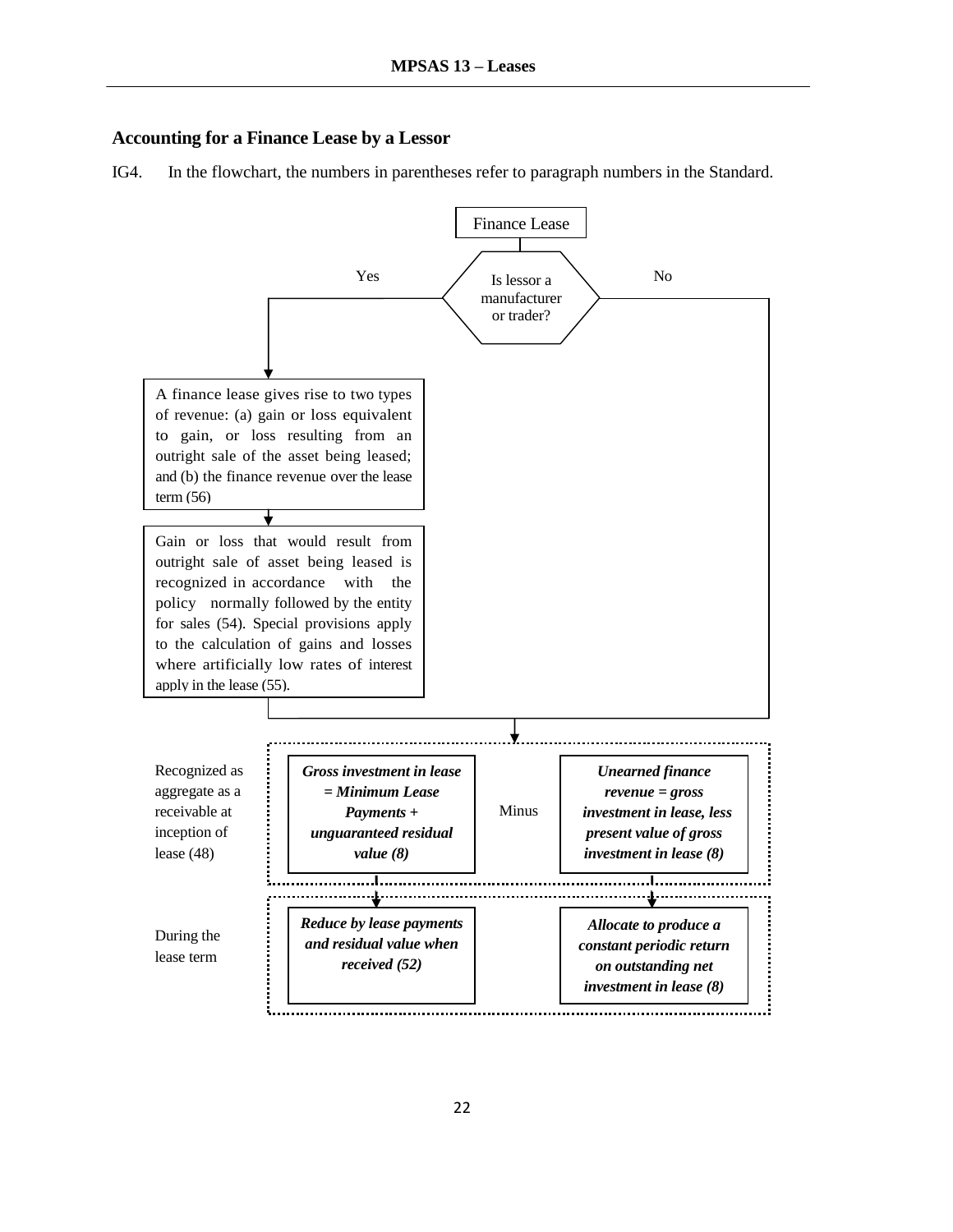## **Accounting for a Finance Lease by a Lessee**

IG5. In the flowchart, the numbers in parentheses refer to paragraph numbers in the Standard.



23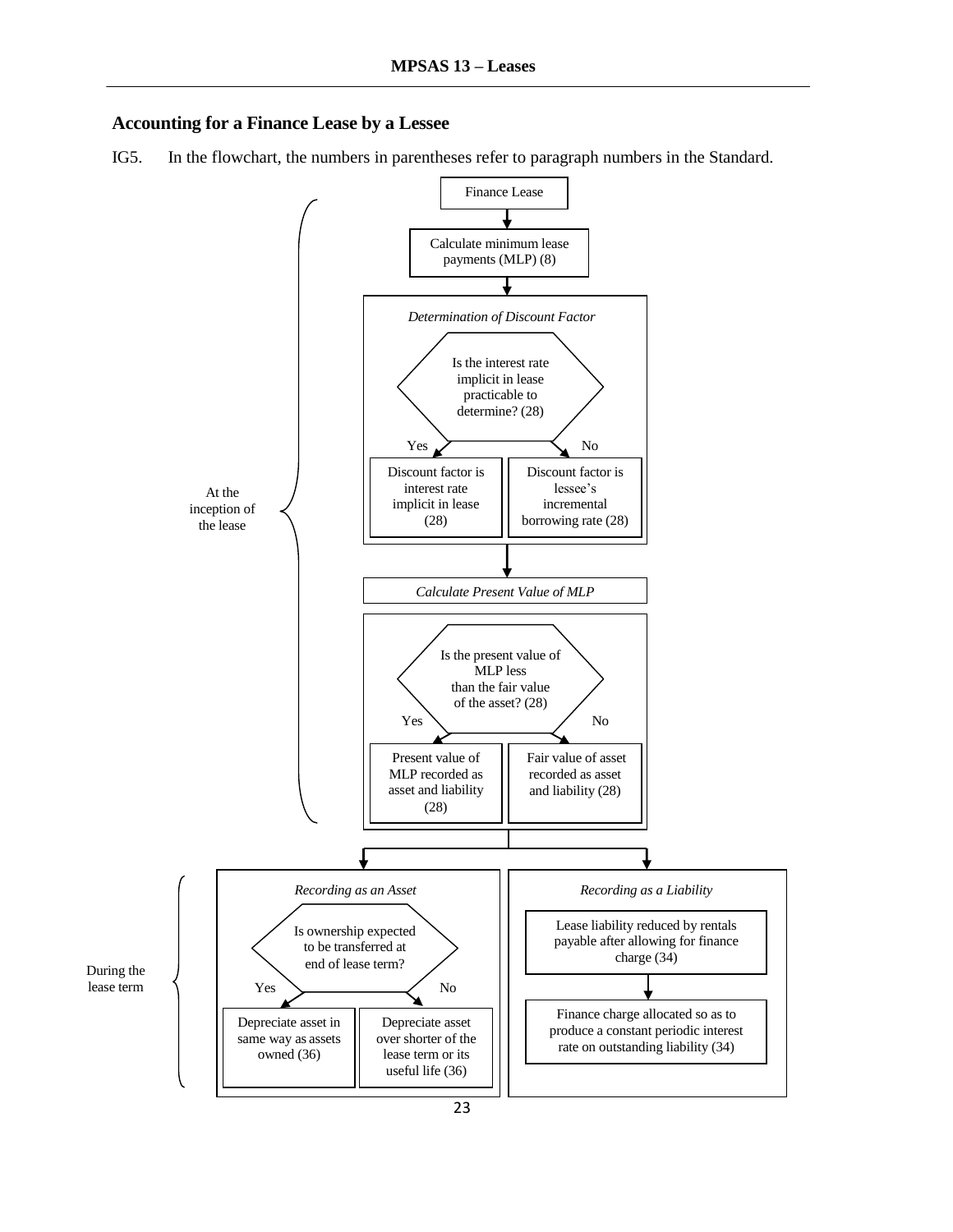# **Sale and Leaseback Transactions that Result in Operating Leases**

.

IG6. A sale and leaseback transaction that results in an operating lease may give rise to a gain or a loss, the determination and treatment of which depends upon the leased asset's carrying amount, fair value, and selling price. The table on the following page shows the requirements of this Standard in various circumstances

| Sale price<br>established at fair<br>value<br>(paragraph 65) | <b>Carrying amount</b><br>equal to fair value | <b>Carrying amount</b><br>less than fair value | <b>Carrying amount</b><br>above fair value |
|--------------------------------------------------------------|-----------------------------------------------|------------------------------------------------|--------------------------------------------|
| Gain                                                         | no gain                                       | recognize gain<br>immediately                  | no gain                                    |
| <b>Loss</b>                                                  | no loss                                       | no loss                                        | recognize loss<br>immediately              |

| Sale price below        |                        |                        |                        |
|-------------------------|------------------------|------------------------|------------------------|
| fair value              | <b>Carrying amount</b> | <b>Carrying amount</b> | <b>Carrying amount</b> |
| (paragraph 65)          | equal to fair value    | less than fair value   | above fair value       |
| Gain                    | no gain                | recognize gain         | no gain (note $1$ )    |
|                         |                        | immediately            |                        |
|                         |                        |                        |                        |
| <b>Loss not</b>         | recognize loss         | recognize loss         | (note 1)               |
| compensated by          | immediately            | immediately            |                        |
| future lease            |                        |                        |                        |
| payments at below       |                        |                        |                        |
| market price            |                        |                        |                        |
| <b>Loss compensated</b> | defer and amortize     | defer and amortize     | (note 1)               |
| by future lease         | loss                   | loss                   |                        |
| payments at below       |                        |                        |                        |
| market price            |                        |                        |                        |

| Sale price<br>above fair value | <b>Carrying amount</b> | <b>Carrying amount</b> | <b>Carrying amount</b> |
|--------------------------------|------------------------|------------------------|------------------------|
| (paragraph 65)                 | equal to fair value    | less than fair value   | above fair value       |
| Gain                           | defer and amortize     | defer and amortize     | defer and amortize     |
|                                | gain                   | gain (note 2)          | gain (note 3)          |
| Loss                           | no loss                | no loss                | (note 1)               |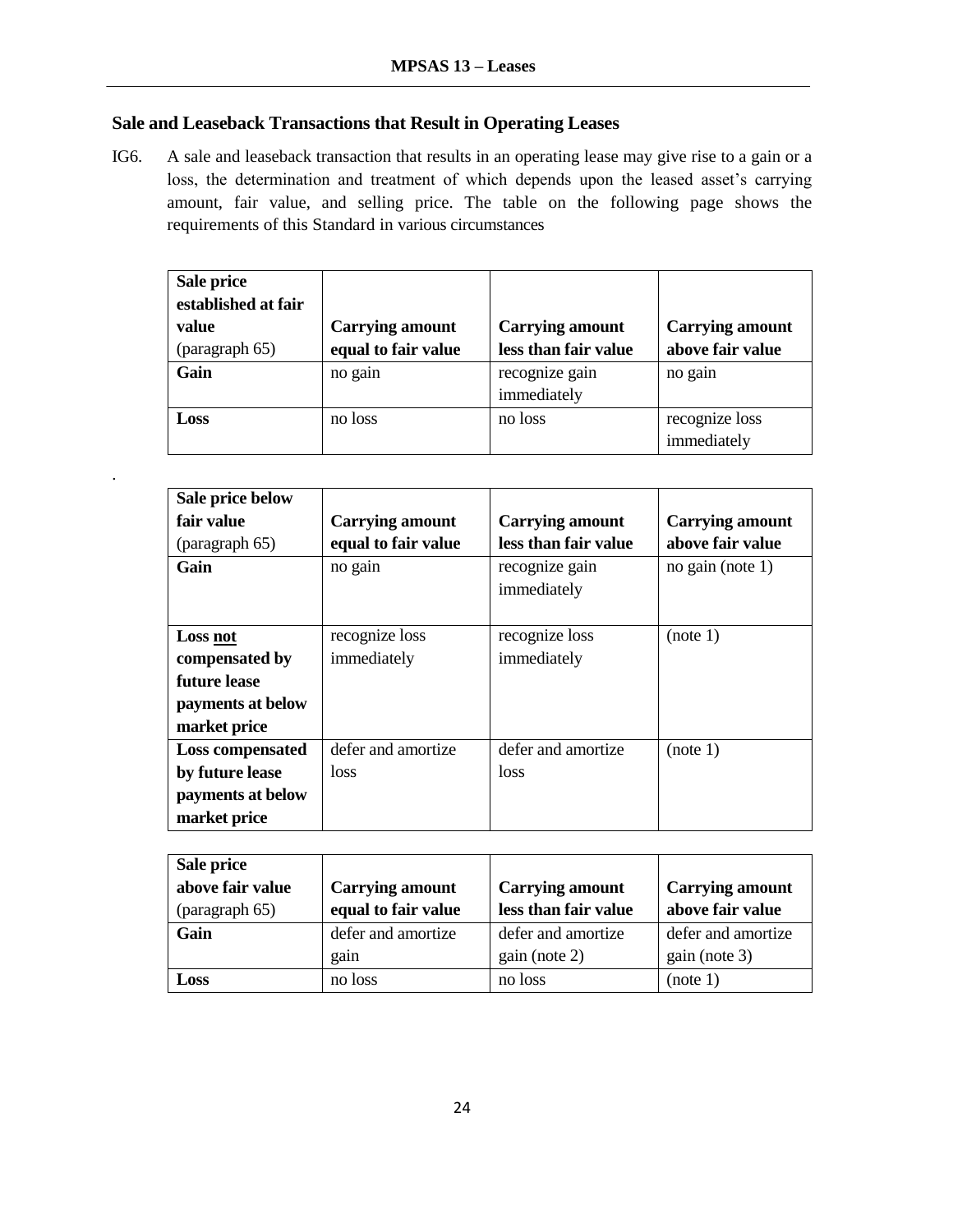- Note 1 These parts of the table represent circumstances that would have been dealt with under paragraph 75 of this Standard. Paragraph 75 requires the carrying amount of an asset to be written down to fair value where it is subject to a sale and leaseback.
- Note 2 If the sale price is above fair value, the excess over fair value should be deferred and amortized over the period for which the asset is expected to be used (paragraph 73).
- Note 3 The gain would be the difference between fair value and sale price, as the carrying amount would have been written down to fair value in accordance with paragraph 75.

#### **Calculating the Interest Rate Implicit in a Finance Lease**

- IG7. The Standard (paragraph 28) requires the lessees of assets acquired under finance leases to calculate the interest rate implicit in a lease, where practical. Paragraph 34 requires the lessees to apportion lease payments between the finance charge and the reduction of the outstanding liability, using the interest rate implicit in the lease. Many lease agreements explicitly identify the interest rate implicit in the lease, but some do not. If a lease agreement does not identify the interest rate implicit in the lease the lessee needs to calculate the rate, using the present value formula. Financial calculators and spreadsheets will automatically calculate the interest rate implicit in a lease. Where these are not available, entities can use the present value formula to manually calculate the rate. This guidance illustrates the following two common methods for calculating the interest rate: trial and error, and interpolation. Both methods use the present value formula to derive the interest rate.
- IG8. Derivations of present value formulas are widely available in accounting and finance textbooks. The present value (PV) of minimum lease payments (MLP) is calculated by means of the following formula:

$$
PV(MLP) = \frac{S}{(1+r)} + \frac{A}{r} \left[ 1 - \frac{1}{(1+r)^{n}} \right]
$$

Where:

"S" is the guaranteed residual value "A" is the regular periodical payment "r" is the periodic interest rate implicit in the lease expressed as a decimal "n" is the number of periods in the term of the lease

#### *Example*

IG8. Department X enters into an agreement to acquire a motor vehicle on a finance lease. The fair value of the motor vehicle at the inception of the lease is RM 25,000; the annual lease payments are RM 5,429 payable in arrears; the lease term is four years; and the guaranteed residual value is RM 10,000. The lease agreement does not provide for any services additional to the supply of the motor vehicle. Department  $X$  is responsible for all the running costs of the vehicle, including insurance, fuel, and maintenance. The lease agreement does not specify the interest rate implicit in the lease. The Department's incremental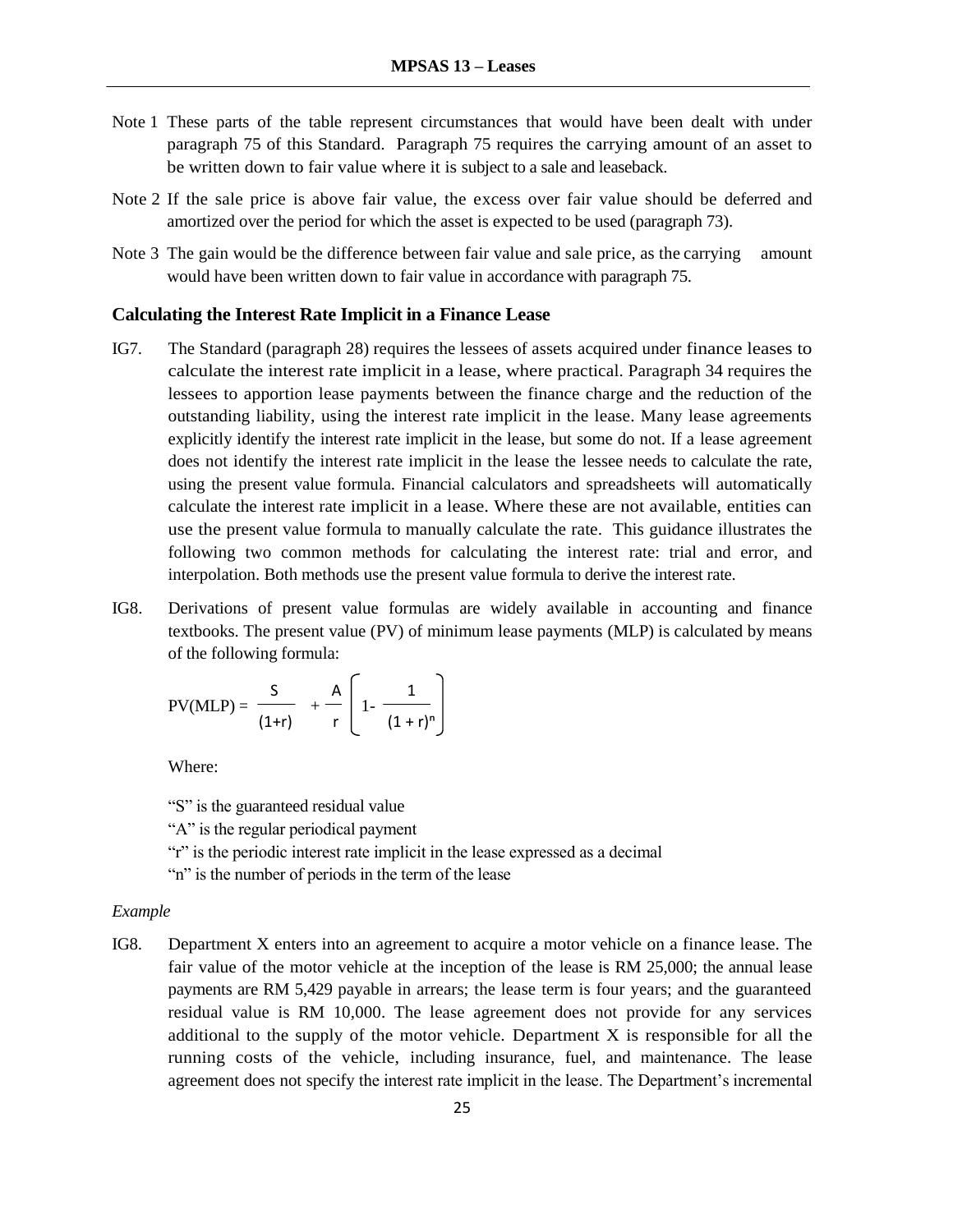borrowing rate is 7% per annum. Several financial institutions are advertising loans secured by motor vehicles at rates varying between 7.5% and 10%.

#### *Trial and Error Method*

- IG9. The calculation is an iterative process that is, the lessee must make a "best guess" of the interest rate and calculate the present value of the minimum lease payments and compare the result to the fair value of the leased asset at the inception of the lease. If the result is less than the fair value, the interest rate selected was too high; if the result is greater than the fair value, the interest rate selected was too low. The interest rate implicit in a lease is the rate used when the present value of the minimum lease payments is equal to the fair value of the leased asset at the inception of the lease.
- IG10. Department X would begin calculations using a best estimate for example its incremental borrowing rate of 7% per annum, which is too low. It would then use the maximum feasible rate - for example the 10% per annum rate offered for loans secured by a motor vehicle, which would prove too high. After several calculations, it would arrive at the correct rate of 8.5% per annum.
- IG11. To calculate the interest rate, the Department uses the PV(MLP) formula above, where:

 $S = 10,000$  n = 4 r = Annual interest rate expressed as a decimal

 $A = 5,429$  Target PV(MLP) = 25,000

IG12. At Department X's incremental borrowing rate of 7% (0.07) per annum (figures are rounded):

$$
PV(MLP) = \frac{10,000}{(1+0.07)^4} + \frac{5,429}{0.07} \left[ 1 - \frac{1}{(1+0.07)^4} \right]
$$
  
= 7,629 + 18,390  
= 26,019

IG13. The PV(MLP) using the incremental borrowing rate is greater than the fair value of the leased asset, therefore a higher rate is implicit in the lease. The Department must make calculations at other rates to determine the actual rate (figures are rounded):

| $PV(MLP)$ at $7.5\%$ | $= 25,673$ | Interest rate too low  |
|----------------------|------------|------------------------|
| $PV(MLP)$ at $10\%$  | $= 24,040$ | Interest rate too high |
| PV(MLP) at 9%        | $= 24,674$ | Interest rate too high |
| PV(MLP) at 8%        | $= 25,333$ | Interest rate too low  |
| $PV(MLP)$ at 8.5%    | $= 25,000$ | Correct interest rate  |

IG14. The Department will now use the interest rate of 8.5% to apportion the lease payments between the finance charge and the reduction of the lease liability, as shown in the table below.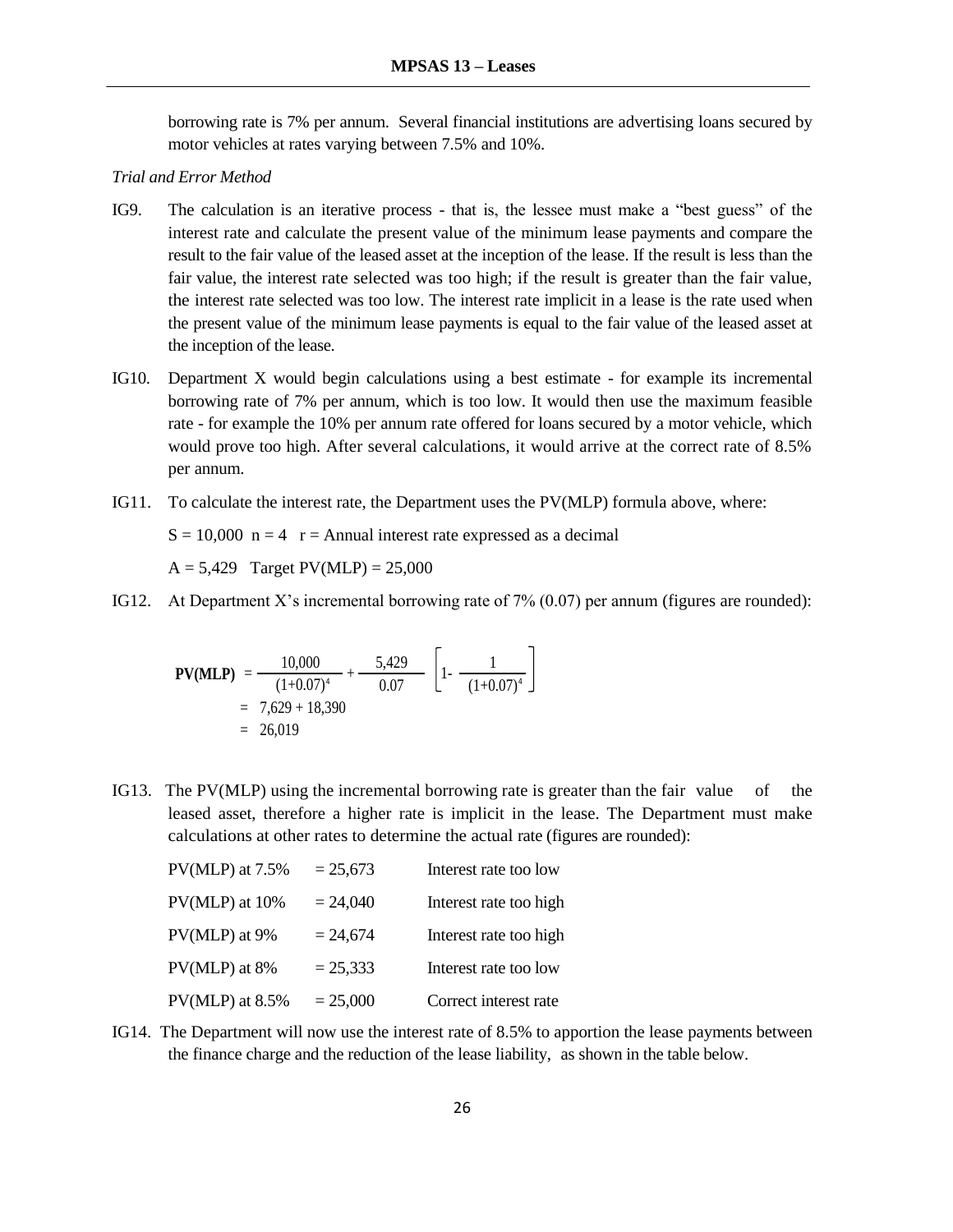#### *Interpolation Method*

IG15. Calculating the interest rate implicit in a lease requires lessees to initially calculate the present value for an interest rate that is too high, and one that is too low. The differences (in absolute terms) between the results obtained and the actual net present value are used to interpolate the correct interest rate. Using the data provided above, and the results for 7% and 10%, the actual rate can be interpolated as follows (figures are rounded):

PV at  $7\% = 26,019$ , difference = 1,019 (i.e., 26,019 - 25,000)

PV at 10% = 24,040, difference = 960 (i.e., 24,040 - 25,000)

- 1,019  $r = 7\% + (10\% - 7\%) \frac{1,019}{1,019 + 960}$  $= 7\% + (3\% \times 0.5\%)$  $= 7\% + 1.5\%$  $= 8.5\%$
- IG16. Department X will now use the interest rate of 8.5% to record the lease in its books and apportion the lease payments between the finance charge and the reduction of the lease liability, as shown in the table below.

*Apportionment of Lease Payment (figures are rounded)*

|                                  | Year 0                   | Year 1 |        | Year 2 Year 3 Year 4 |         |
|----------------------------------|--------------------------|--------|--------|----------------------|---------|
| Opening PV of Lease<br>Liability | 25,000                   | 25,000 | 21,696 | 18,110               | 14.221  |
| Interest Expense                 | $\overline{\phantom{0}}$ | 2,125  | 1.844  | 1.539                | 1.209   |
| <b>Reduction of Liability</b>    | $\overline{\phantom{a}}$ | 3,304  | 3,585  | 3.890                | 14,221* |
| Closing Lease Liability          | 25,000                   | 21,696 | 18,110 | 14,221               |         |

\* Includes payment of guaranteed residual value.